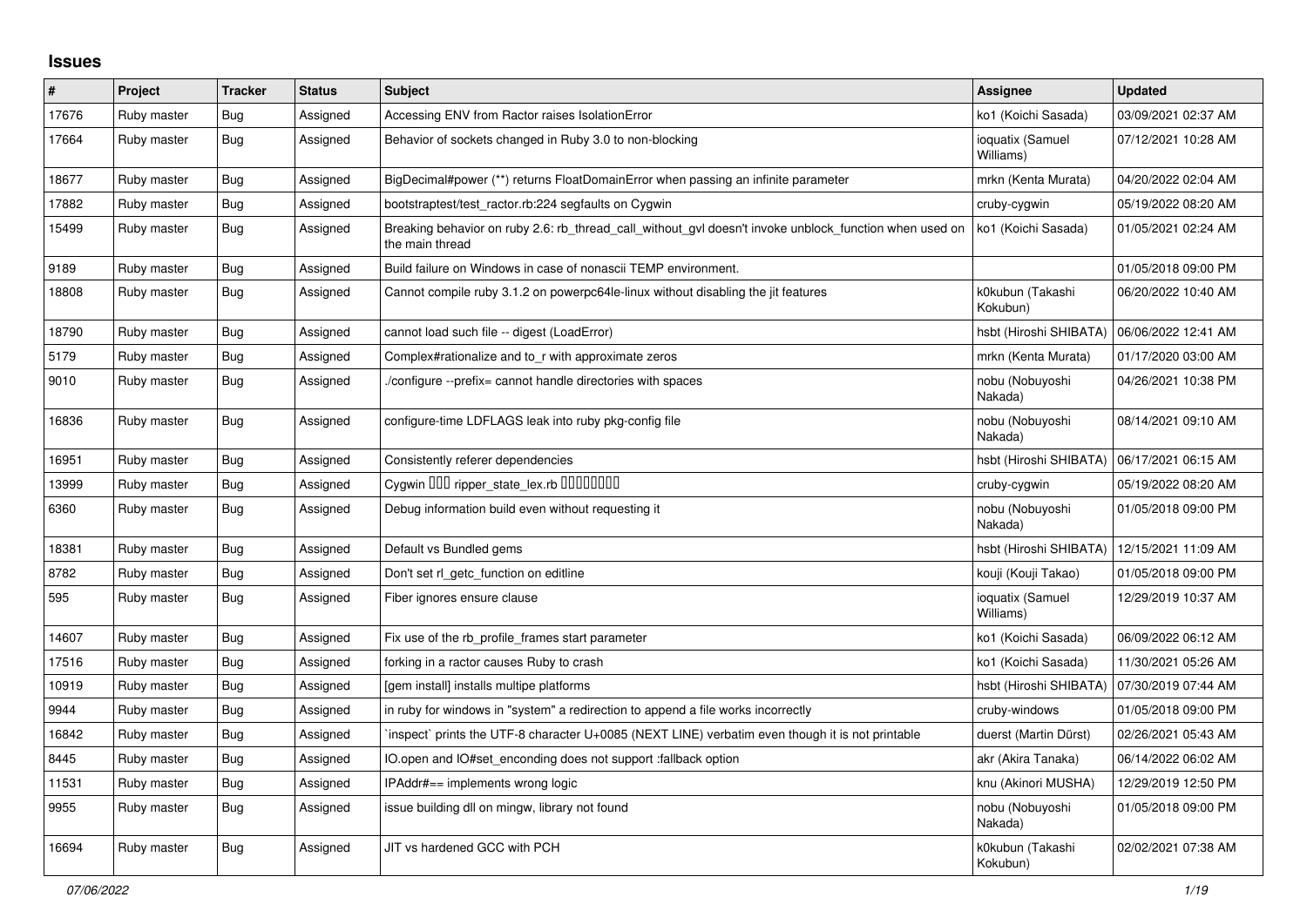| $\#$  | Project     | <b>Tracker</b> | <b>Status</b> | <b>Subject</b>                                                                                                                                                      | Assignee                      | <b>Updated</b>      |
|-------|-------------|----------------|---------------|---------------------------------------------------------------------------------------------------------------------------------------------------------------------|-------------------------------|---------------------|
| 16819 | Ruby master | <b>Bug</b>     | Assigned      | Line reporting off by one when reporting line of a hash?                                                                                                            | ko1 (Koichi Sasada)           | 06/16/2020 05:57 PM |
| 18169 | Ruby master | <b>Bug</b>     | Assigned      | Local copies of gemified libraries are being released out of sync with their gems                                                                                   | hsbt (Hiroshi SHIBATA)        | 02/25/2022 05:40 PM |
| 9115  | Ruby master | <b>Bug</b>     | Assigned      | Logger traps all exceptions; breaks Timeout                                                                                                                         | sonots (Naotoshi Seo)         | 08/20/2019 12:47 PM |
| 18133 | Ruby master | <b>Bug</b>     | Assigned      | LTO: TestGCCompact#test_ast_compacts segfaults on i686                                                                                                              |                               | 04/23/2022 04:19 PM |
| 14543 | Ruby master | <b>Bug</b>     | Assigned      | 'make commit' show error of 'common-srcs'                                                                                                                           | nobu (Nobuyoshi<br>Nakada)    | 06/02/2018 04:17 AM |
| 18727 | Ruby master | <b>Bug</b>     | Assigned      | Make failed on x86_64-cygwin (LoadError)                                                                                                                            | peterzhu2118 (Peter<br>Zhu)   | 04/16/2022 05:15 AM |
| 9366  | Ruby master | <b>Bug</b>     | Assigned      | 'make-j32 check TESTS=-j32" occasionally fails on rubygems/specification                                                                                            | hsbt (Hiroshi SHIBATA)        | 07/26/2018 02:13 AM |
| 13298 | Ruby master | Bug            | Assigned      | mingw SEGV TestEnumerable#test callcc                                                                                                                               | nobu (Nobuyoshi<br>Nakada)    | 06/04/2021 03:41 AM |
| 8299  | Ruby master | Bug            | Assigned      | Minor error in float parsing                                                                                                                                        | nobu (Nobuyoshi<br>Nakada)    | 12/30/2019 03:00 AM |
| 17578 | Ruby master | Bug            | Assigned      | mkmf experimental C++ Support                                                                                                                                       | nobu (Nobuyoshi<br>Nakada)    | 01/27/2021 03:51 AM |
| 12436 | Ruby master | <b>Bug</b>     | Assigned      | newline argument of File.open seems not respected on Windows                                                                                                        | nobu (Nobuyoshi<br>Nakada)    | 10/25/2021 09:07 AM |
| 12506 | Ruby master | Bug            | Assigned      | On cygwin, Feature #5994 does not work                                                                                                                              | cruby-cygwin                  | 05/19/2022 08:20 AM |
| 12582 | Ruby master | Bug            | Assigned      | OpenSSL Authenticated Encryption should check for tag length                                                                                                        | rhenium (Kazuki<br>Yamaguchi) | 04/28/2017 01:45 PM |
| 18572 | Ruby master | Bug            | Assigned      | Performance regression when invoking refined methods                                                                                                                | ko1 (Koichi Sasada)           | 02/10/2022 12:48 AM |
| 7968  | Ruby master | Bug            | Assigned      | Poor UDPSocket#send performance in ruby 2.0.0 on windows                                                                                                            | cruby-windows                 | 10/23/2017 12:23 AM |
| 17677 | Ruby master | <b>Bug</b>     | Assigned      | Ractor crashes fork when blocking                                                                                                                                   | ko1 (Koichi Sasada)           | 03/09/2021 12:42 AM |
| 18024 | Ruby master | <b>Bug</b>     | Assigned      | Ractor crashes when connections are closed in multiple Ractors                                                                                                      | ko1 (Koichi Sasada)           | 12/14/2021 04:41 PM |
| 17679 | Ruby master | <b>Bug</b>     | Assigned      | Ractor incoming channel can consume unlimited resources                                                                                                             | ko1 (Koichi Sasada)           | 06/30/2022 10:49 AM |
| 17998 | Ruby master | <b>Bug</b>     | Assigned      | ractor: process hanging (with ractors initialized, but not being used)                                                                                              | ko1 (Koichi Sasada)           | 12/02/2021 08:17 PM |
| 17678 | Ruby master | <b>Bug</b>     | Assigned      | Ractors do not restart after fork                                                                                                                                   | ko1 (Koichi Sasada)           | 03/09/2021 12:42 AM |
| 17826 | Ruby master | <b>Bug</b>     | Assigned      | Ractor#take hangs if used in multiple Threads                                                                                                                       | ko1 (Koichi Sasada)           | 12/15/2021 01:30 PM |
| 7859  | Ruby master | <b>Bug</b>     | Assigned      | Readline: Incorrect arrow key behavior in vi_editing_mode insert mode with Readline 6.2                                                                             | kouji (Kouji Takao)           | 12/25/2017 06:15 PM |
| 11704 | Ruby master | <b>Bug</b>     | Assigned      | Refinements only get "used" once in loop                                                                                                                            | matz (Yukihiro<br>Matsumoto)  | 04/14/2016 02:45 AM |
| 13671 | Ruby master | Bug            | Assigned      | Regexp with lookbehind and case-insensitivity raises RegexpError only on strings with certain characters                                                            | duerst (Martin Dürst)         | 11/30/2021 04:42 AM |
| 16776 | Ruby master | <b>Bug</b>     | Assigned      | Regression in coverage library                                                                                                                                      | ko1 (Koichi Sasada)           | 11/24/2021 07:26 AM |
| 18355 | Ruby master | Bug            | Assigned      | require("pathname") within rack application chnages behaviors of Pathname methods, such as<br>absolute?(), when there are two versions of 'pathname' gem installed. | hsbt (Hiroshi SHIBATA)        | 11/30/2021 08:01 AM |
| 13513 | Ruby master | <b>Bug</b>     | Assigned      | Resolv::DNS::Message.decode hangs after detecting truncation in UDP messages                                                                                        | akr (Akira Tanaka)            | 03/08/2021 11:35 PM |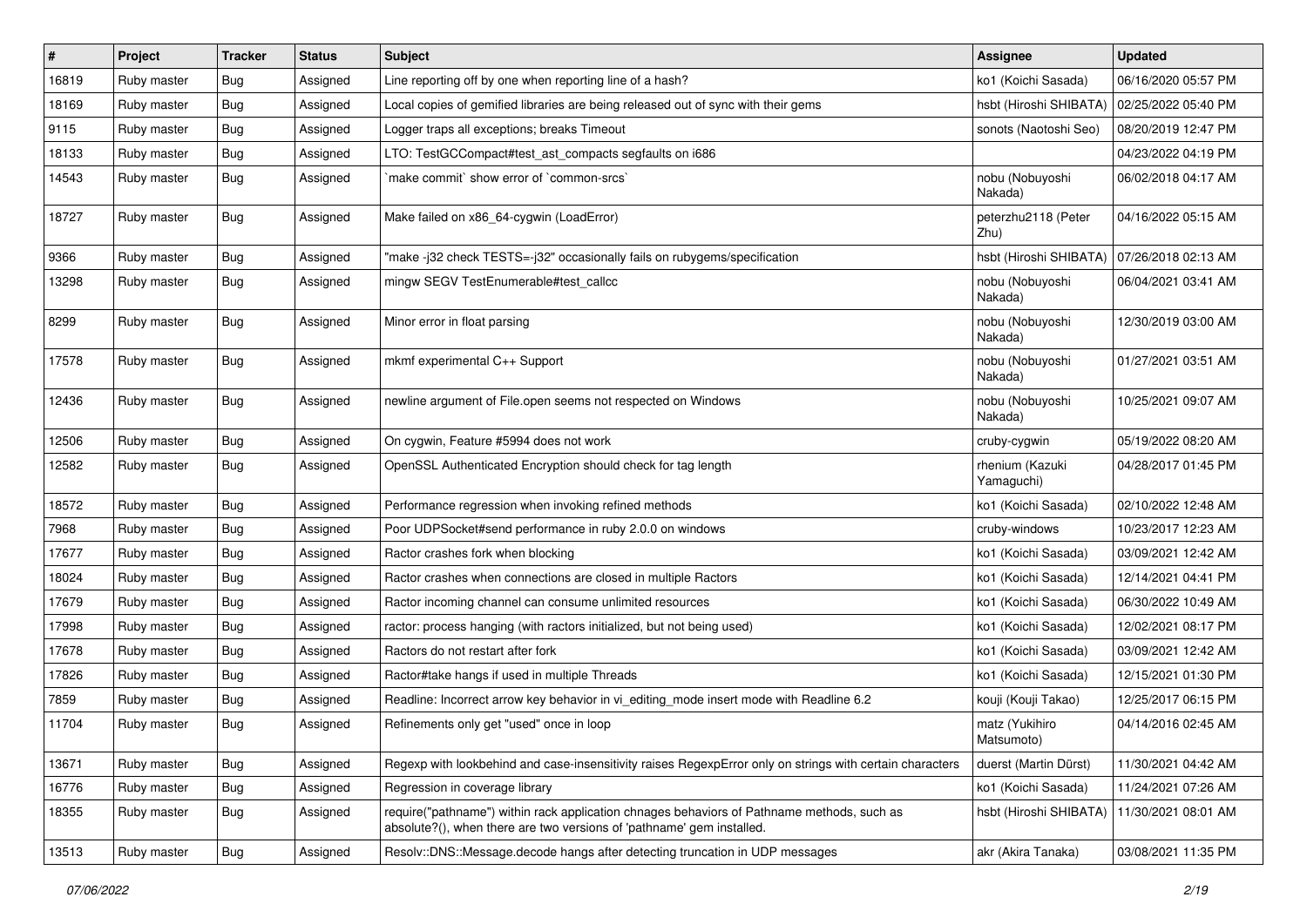| $\vert$ # | Project     | <b>Tracker</b> | <b>Status</b> | Subject                                                                                         | <b>Assignee</b>              | <b>Updated</b>      |
|-----------|-------------|----------------|---------------|-------------------------------------------------------------------------------------------------|------------------------------|---------------------|
| 13864     | Ruby master | Bug            | Assigned      | Rinda multicast test failures due to missing default route                                      | seki (Masatoshi Seki)        | 08/17/2021 07:16 AM |
| 17478     | Ruby master | Bug            | Assigned      | Ruby3.0 is slower than Ruby2.7.2 when parsing a large CSV file                                  | kou (Kouhei Sutou)           | 11/24/2021 05:12 AM |
| 18337     | Ruby master | <b>Bug</b>     | Assigned      | Ruby allows zero-width characters in identifiers                                                | duerst (Martin Dürst)        | 11/24/2021 09:13 AM |
| 11269     | Ruby master | <b>Bug</b>     | Assigned      | ruby_init_setproctitle() should be called before require_libraries()                            | kosaki (Motohiro<br>KOSAKI)  | 06/17/2015 03:01 AM |
| 18464     | Ruby master | Bug            | Assigned      | RUBY_INTERNAL_EVENT_NEWOBJ tracepoint causes an interpreter crash when combined with<br>Ractors | ko1 (Koichi Sasada)          | 06/08/2022 08:25 AM |
| 5317      | Ruby master | Bug            | Assigned      |                                                                                                 | nobu (Nobuyoshi<br>Nakada)   | 01/05/2018 09:00 PM |
| 18034     | Ruby master | Bug            | Assigned      | Segmentation fault fiddle with `--enable-bundled-libffi` and macOS                              | kou (Kouhei Sutou)           | 11/30/2021 07:39 AM |
| 5334      | Ruby master | <b>Bug</b>     | Assigned      | Segmentation fault in InternetExplorer IServiceProvider interface                               | suke (Masaki Suketa)         | 12/30/2019 03:00 AM |
| 12444     | Ruby master | <b>Bug</b>     | Assigned      | Segmentation fault when running TestException#test_machine_stackoverflow on cygwin              | cruby-cygwin                 | 05/19/2022 08:20 AM |
| 18142     | Ruby master | <b>Bug</b>     | Assigned      | Segmentation fault with Ruby 3.0.2                                                              | k0kubun (Takashi<br>Kokubun) | 09/02/2021 07:43 AM |
| 17196     | Ruby master | Bug            | Assigned      | Segmentation Fault with Socket#close in Ractors                                                 | ko1 (Koichi Sasada)          | 03/20/2022 01:52 PM |
| 14679     | Ruby master | Bug            | Assigned      | StdLib gems should properly specify their dependencies                                          | hsbt (Hiroshi SHIBATA)       | 04/11/2018 01:14 PM |
| 11526     | Ruby master | <b>Bug</b>     | Assigned      | Streaming HTTP requests are not idempotent and should not be retried                            | naruse (Yui NARUSE)          | 07/01/2019 09:16 PM |
| 16497     | Ruby master | Bug            | Assigned      | StringIO#internal_encoding is broken (more severely in 2.7)                                     | nobu (Nobuyoshi<br>Nakada)   | 10/26/2021 04:31 PM |
| 4040      | Ruby master | Bug            | Assigned      | SystemStackError with Hash[*a] for Large _a_                                                    | ko1 (Koichi Sasada)          | 12/25/2017 06:14 PM |
| 12442     | Ruby master | Bug            | Assigned      | TestArgf#test_textmode fails on cygwin                                                          | cruby-cygwin                 | 05/19/2022 08:20 AM |
| 12473     | Ruby master | Bug            | Assigned      | Test failure on fedora with TestTimeExtension#test_huge_precision                               | nobu (Nobuyoshi<br>Nakada)   | 04/28/2017 01:45 PM |
| 14090     | Ruby master | Bug            | Assigned      | TestGc#test_interrupt_in_finalizer` fails very rarely                                           | ko1 (Koichi Sasada)          | 12/02/2021 07:24 PM |
| 12445     | Ruby master | <b>Bug</b>     | Assigned      | Testing TestlO#test_open_fifo_does_not_block_other_threads results in deadlock on cygwin        | cruby-cygwin                 | 05/19/2022 08:20 AM |
| 14727     | Ruby master | <b>Bug</b>     | Assigned      | TestQueue#test_queue_with_trap always timeout on Windows10                                      | ko1 (Koichi Sasada)          | 05/01/2018 02:59 AM |
| 13269     | Ruby master | Bug            | Assigned      | test/readline/test_readline.rb and mingw                                                        | nobu (Nobuyoshi<br>Nakada)   | 03/13/2017 08:56 AM |
| 17289     | Ruby master | Bug            | Assigned      | Time#strftime occurs Segmentation Fault on ruby-2.7.2p137                                       | shyouhei (Shyouhei<br>Urabe) | 11/05/2020 07:57 AM |
| 7976      | Ruby master | <b>Bug</b>     | Assigned      | TracePoint call is at call point, not call site                                                 | ko1 (Koichi Sasada)          | 01/05/2018 09:00 PM |
| 6351      | Ruby master | Bug            | Assigned      | transcode table generator does not support multi characters of Unicode                          | duerst (Martin Dürst)        | 12/25/2017 06:15 PM |
| 12725     | Ruby master | Bug            | Assigned      | Trying to use ./miniruby before it exists                                                       | nobu (Nobuyoshi<br>Nakada)   | 04/28/2017 01:45 PM |
| 12040     | Ruby master | <b>Bug</b>     | Assigned      | [Win32] File.stat fails on a mounted volume                                                     | cruby-windows                | 02/01/2016 08:13 AM |
| 15550     | Ruby master | Bug            | Assigned      | Windows - gem bin files - can't run from bash shell                                             | hsbt (Hiroshi SHIBATA)       | 03/20/2019 01:05 AM |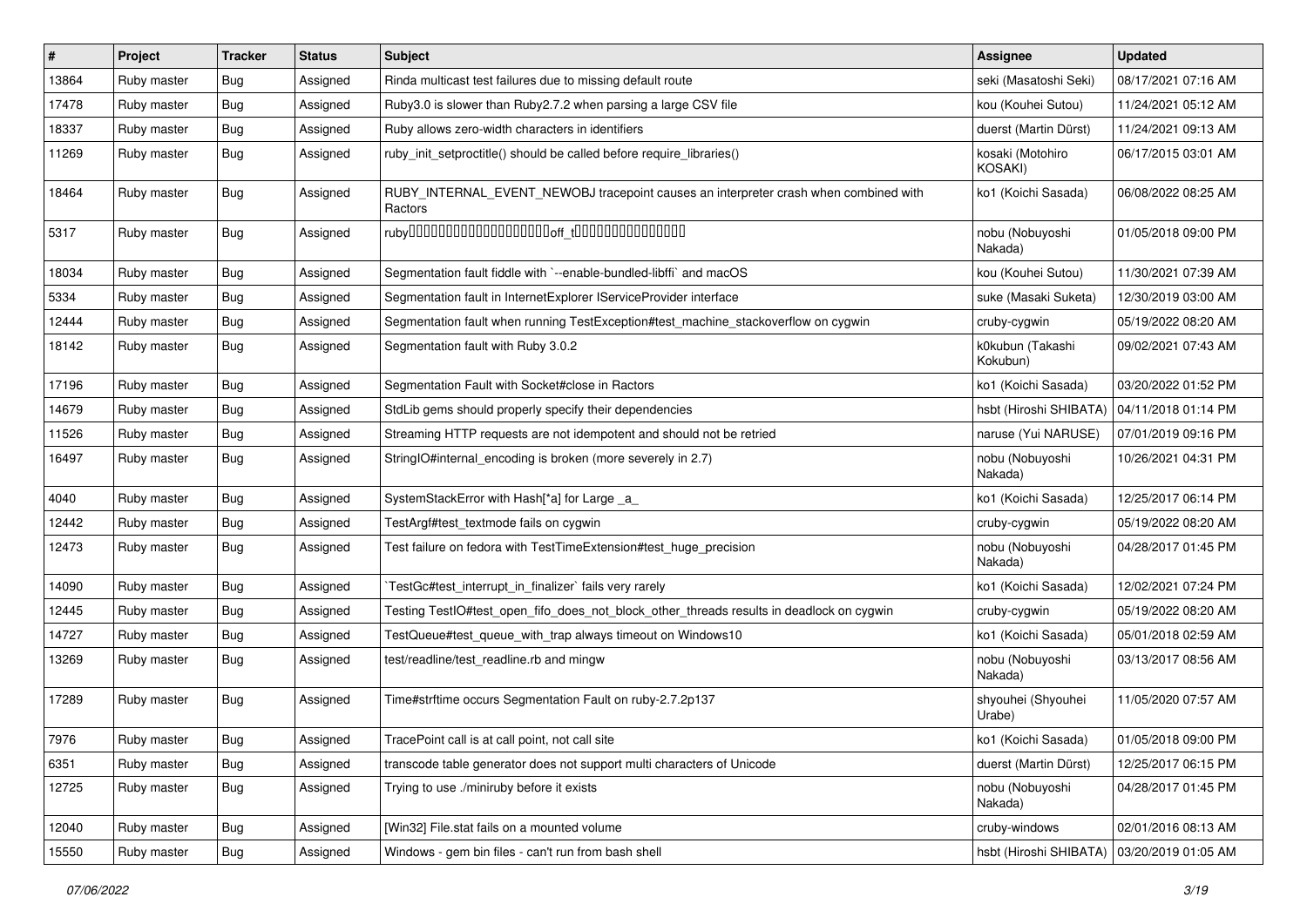| #     | Project     | <b>Tracker</b> | <b>Status</b> | Subject                                                                                                                    | <b>Assignee</b>               | <b>Updated</b>      |
|-------|-------------|----------------|---------------|----------------------------------------------------------------------------------------------------------------------------|-------------------------------|---------------------|
| 7964  | Ruby master | <b>Bug</b>     | Assigned      | Writing an ASCII-8BIT String to a StringIO created from a UTF-8 String                                                     | nobu (Nobuyoshi<br>Nakada)    | 01/05/2018 09:00 PM |
| 17383 | Ruby master | <b>Bug</b>     | Open          | 3.0 recursion memory speed issues                                                                                          |                               | 12/09/2020 05:41 PM |
| 18058 | Ruby master | <b>Bug</b>     | Open          | 3.1.0-dev with MJIT enabled Zlib::BufError during `gem install`                                                            | k0kubun (Takashi<br>Kokubun)  | 08/02/2021 08:31 PM |
| 18131 | Ruby master | <b>Bug</b>     | Open          | addr2line.c: Some inlined functions mistakenly shown                                                                       |                               | 08/24/2021 07:59 PM |
| 11514 | Ruby master | <b>Bug</b>     | Open          | AIX6.1 - Ruby 2.2.3 - Segmentation fault in :byteslice                                                                     |                               | 09/18/2015 07:39 AM |
| 18396 | Ruby master | <b>Bug</b>     | Open          | An unexpected "hash value omission" syntax error when without parentheses call expr follows                                |                               | 03/29/2022 09:58 PM |
| 18892 | Ruby master | <b>Bug</b>     | Open          | ARGF.lineno starts from 2 when the file has shebang                                                                        |                               | 07/02/2022 06:11 AM |
| 13164 | Ruby master | <b>Bug</b>     | Open          | A second `SystemStackError` exception results in `Segmentation fault (core dumped)`                                        |                               | 04/14/2017 01:05 PM |
| 16185 | Ruby master | <b>Bug</b>     | Open          | basictest failure on AIX 6.1 for 64bit build                                                                               | kanemoto (Yutaka<br>Kanemoto) | 10/15/2019 12:05 AM |
| 17878 | Ruby master | <b>Bug</b>     | Open          | bootstraptest/test_ractor.rb:224 a random failing test with "The outgoing-port is already closed<br>(Ractor::ClosedError)" |                               | 09/13/2021 01:10 PM |
| 18277 | Ruby master | <b>Bug</b>     | Open          | buffer error (Zlib::BufError) in Zlib::Deflate#deflate when using MJIT                                                     | k0kubun (Takashi<br>Kokubun)  | 01/05/2022 03:04 PM |
| 18764 | Ruby master | <b>Bug</b>     | Open          | Build Error when Using msys2-mingw64 and Ruby 3.2                                                                          |                               | 05/10/2022 06:48 AM |
| 12179 | Ruby master | <b>Bug</b>     | Open          | Build failure due to VPATH expansion                                                                                       |                               | 04/14/2016 01:55 AM |
| 18674 | Ruby master | <b>Bug</b>     | Open          | Build failure `make up` with WSL2                                                                                          |                               | 04/01/2022 08:51 AM |
| 18435 | Ruby master | <b>Bug</b>     | Open          | Calling `protected` on ancestor method changes result of `instance_methods(false)`                                         |                               | 06/09/2022 10:23 AM |
| 18476 | Ruby master | <b>Bug</b>     | Open          | Call to require stuck forever after receiving EAGAIN on writev when running with zeus                                      |                               | 02/28/2022 02:55 PM |
| 18012 | Ruby master | <b>Bug</b>     | Open          | Case-insensitive character classes can only match multiple code points when top-level character class is<br>not negated    |                               | 06/29/2021 08:35 AM |
| 17989 | Ruby master | <b>Bug</b>     | Open          | Case insensitive Regexps do not handle characters with overlapping case foldings                                           |                               | 06/15/2021 11:43 AM |
| 18010 | Ruby master | <b>Bug</b>     | Open          | Character class with single character gets case-folded with following string                                               |                               | 06/28/2021 09:30 AM |
| 17646 | Ruby master | <b>Bug</b>     | Open          | Check for `__builtin_mul_overflow` with `long long` arguments                                                              |                               | 02/19/2021 06:19 PM |
| 15334 | Ruby master | <b>Bug</b>     | Open          | child_info_fork::abort: address space needed by 'emoji_iso2022_kddi.so' on cygwin                                          | cruby-cygwin                  | 05/19/2022 08:20 AM |
| 18379 | Ruby master | <b>Bug</b>     | Open          | [CI] Windows mingw/ucrt - test-all timeout failures                                                                        |                               | 12/02/2021 02:23 AM |
| 11142 | Ruby master | <b>Bug</b>     | Open          | Command line argument parser on windows handles double quotes inconsistently.                                              | usa (Usaku<br>NAKAMURA)       | 05/12/2015 04:09 PM |
| 17931 | Ruby master | Bug            | Open          | Compile fails setup option nodynamic                                                                                       |                               | 07/07/2021 08:51 AM |
| 18429 | Ruby master | <b>Bug</b>     | Open          | Configure ruby-3.0.3 on Solaris 10 Unknown keyword 'URL' in './ruby.tmp.pc'                                                |                               | 01/18/2022 09:15 PM |
| 18622 | Ruby master | <b>Bug</b>     | Open          | const_get still looks in Object, while lexical constant lookup no longer does                                              |                               | 04/22/2022 11:26 AM |
| 18678 | Ruby master | <b>Bug</b>     | Open          | Crash on Mac - vm_call0_cfunc_with_frame                                                                                   |                               | 05/26/2022 05:40 PM |
| 10416 | Ruby master | <b>Bug</b>     | Open          | Create mechanism for updating of Unicode data files downstreams when we want                                               | nobu (Nobuyoshi<br>Nakada)    | 10/08/2021 06:40 AM |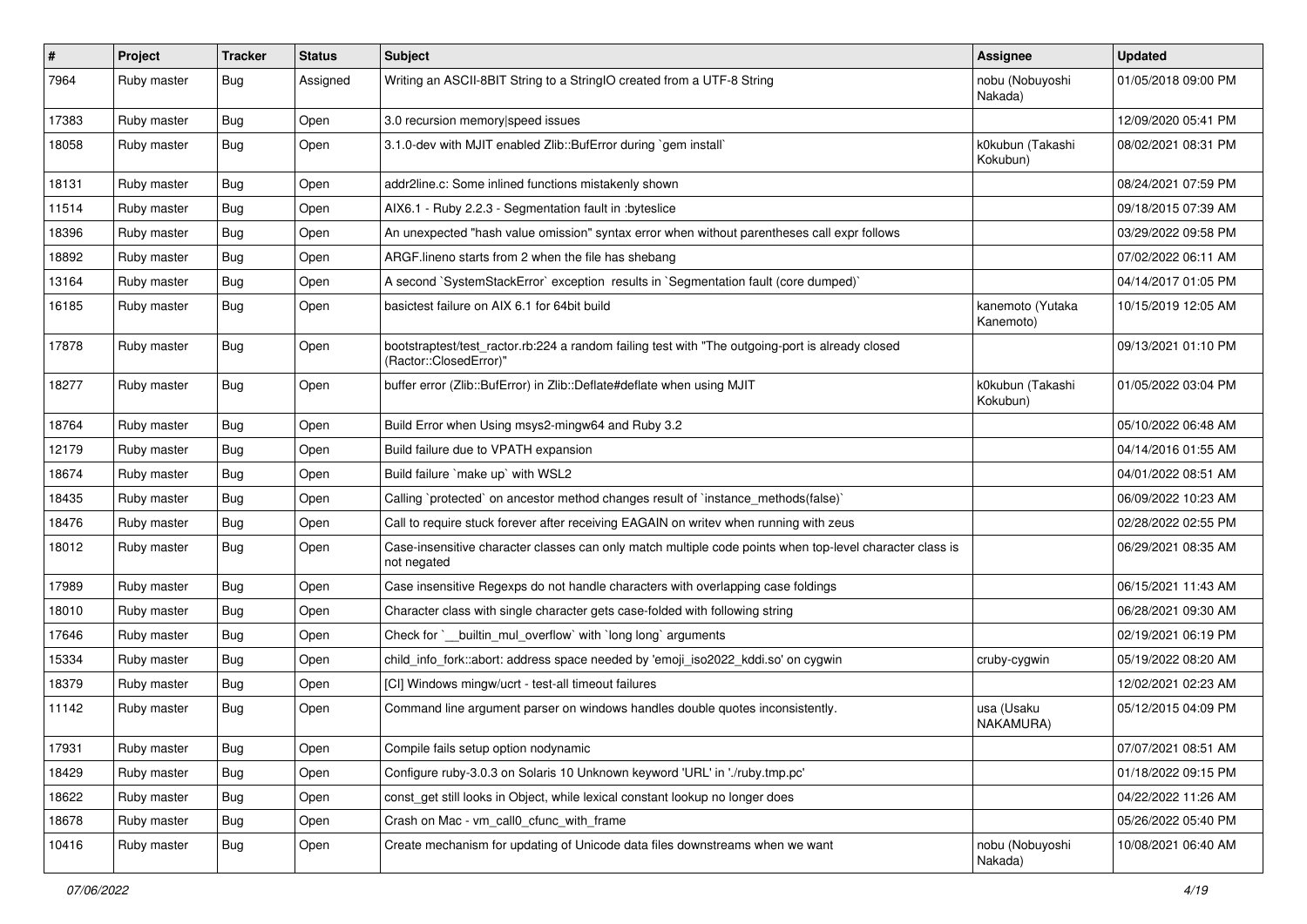| $\vert$ # | Project     | <b>Tracker</b> | <b>Status</b> | Subject                                                                                                                 | Assignee                     | <b>Updated</b>      |
|-----------|-------------|----------------|---------------|-------------------------------------------------------------------------------------------------------------------------|------------------------------|---------------------|
| 11183     | Ruby master | Bug            | Open          |                                                                                                                         |                              | 05/26/2015 08:32 AM |
| 9409      | Ruby master | Bug            | Open          | Cygwin I "filesystem" I encoding IIIIIIIIIIII                                                                           | cruby-cygwin                 | 05/19/2022 08:20 AM |
| 17996     | Ruby master | Bug            | Open          | Cygwin: thread + pipe behavior since Ruby 2.6                                                                           | cruby-cygwin                 | 05/19/2022 08:20 AM |
| 11177     | Ruby master | <b>Bug</b>     | Open          | DATADEOF00000000                                                                                                        |                              | 05/25/2015 03:49 AM |
| 15598     | Ruby master | Bug            | Open          | Deadlock on mutual reference of autoloaded constants                                                                    |                              | 03/20/2019 10:58 AM |
| 17722     | Ruby master | Bug            | Open          | define method with shareable results in "defined in a different Ractor"                                                 |                              | 08/24/2021 12:03 PM |
| 18567     | Ruby master | Bug            | Open          | Depending on default gems in stdlib gems when not needed considered harmful                                             | hsbt (Hiroshi SHIBATA)       | 04/21/2022 04:45 PM |
| 17531     | Ruby master | Bug            | Open          | did_you_mean` not Ractor friendly                                                                                       | ko1 (Koichi Sasada)          | 01/29/2021 08:48 AM |
| 11808     | Ruby master | Bug            | Open          | Different behavior between Enumerable#grep and Array#grep                                                               | ko1 (Koichi Sasada)          | 10/26/2020 04:36 AM |
| 18887     | Ruby master | Bug            | Open          | documentation for protected methods                                                                                     |                              | 06/29/2022 08:08 AM |
| 17337     | Ruby master | Bug            | Open          | Don't embed Ruby build-time configuration in Ruby                                                                       |                              | 12/21/2020 04:17 PM |
| 18893     | Ruby master | <b>Bug</b>     | Open          | Don't redefine memcpy(3)                                                                                                | shyouhei (Shyouhei<br>Urabe) | 07/06/2022 12:26 AM |
| 15315     | Ruby master | Bug            | Open          | ec switch can still lose interrupts                                                                                     | ko1 (Koichi Sasada)          | 11/20/2018 09:32 AM |
| 18338     | Ruby master | Bug            | Open          | Encoding.default_external = Encoding::UTF_16BE may add a wrongly-encoded string to<br>\$LOADED_FEATURES                 |                              | 11/15/2021 07:32 AM |
| 18743     | Ruby master | Bug            | Open          | Enumerator#next / peek re-use each others stacktraces                                                                   |                              | 04/19/2022 02:42 PM |
| 18614     | Ruby master | Bug            | Open          | Error (busy loop) in<br>TestGemCommandsSetupCommand#test_destdir_flag_does_not_try_to_write_to_the_default_gem_hom<br>e | hsbt (Hiroshi SHIBATA)       | 03/17/2022 01:03 AM |
| 14971     | Ruby master | Bug            | Open          | error: implicit declaration of function 'rb_vm_call0                                                                    | nobu (Nobuyoshi<br>Nakada)   | 09/06/2018 03:53 AM |
| 18616     | Ruby master | Bug            | Open          | Error with clang(1) on MacOS due to __declspec()                                                                        |                              | 03/09/2022 10:50 AM |
| 11840     | Ruby master | <b>Bug</b>     | Open          | Error with "make check" on Cygwin                                                                                       | cruby-cygwin                 | 05/19/2022 08:20 AM |
| 16829     | Ruby master | Bug            | Open          | Exceptions raised from within an enumerated method lose part of their stacktrace                                        |                              | 05/20/2022 07:25 PM |
| 18061     | Ruby master | Bug            | Open          | Execshield test: libruby.so.N.N.N: FAIL: property-note test because no .note.gnu.property section found                 |                              | 06/22/2022 07:58 AM |
| 17159     | Ruby master | Bug            | Open          | extend `define_method` for Ractor                                                                                       |                              | 10/29/2020 04:06 PM |
| 18605     | Ruby master | <b>Bug</b>     | Open          | Fails to run on (newer) 32bit Windows with ucrt                                                                         |                              | 04/01/2022 07:52 AM |
| 17263     | Ruby master | Bug            | Open          | Fiber context switch degrades with number of fibers, limit on number of fibers                                          |                              | 01/31/2022 02:47 PM |
| 18784     | Ruby master | Bug            | Open          | FileUtils.rm f and FileUtils.rm rf should not mask exceptions                                                           |                              | 05/16/2022 09:04 AM |
| 13151     | Ruby master | <b>Bug</b>     | Open          | File.writable? doesn't report correctly if a directory is writable on Windows.                                          |                              | 01/23/2017 05:46 PM |
| 18152     | Ruby master | <b>Bug</b>     | Open          | Fix theoretical bug with signals $+$ qsort                                                                              |                              | 09/08/2021 03:38 PM |
| 15423     | Ruby master | Bug            | Open          | fork leapfrog leaks memory on FreeBSD 11.2                                                                              |                              | 12/16/2018 02:28 PM |
| 18796     | Ruby master | <b>Bug</b>     | Open          | GC compaction gets stuck on Mac OS when a debugger is attached                                                          |                              | 06/08/2022 08:25 AM |
| 15097     | Ruby master | <b>Bug</b>     | Open          | Gem install fails on Ruby 2.5.1 with Cygwin (get_dns_server_list undefined)                                             | cruby-cygwin                 | 05/19/2022 08:20 AM |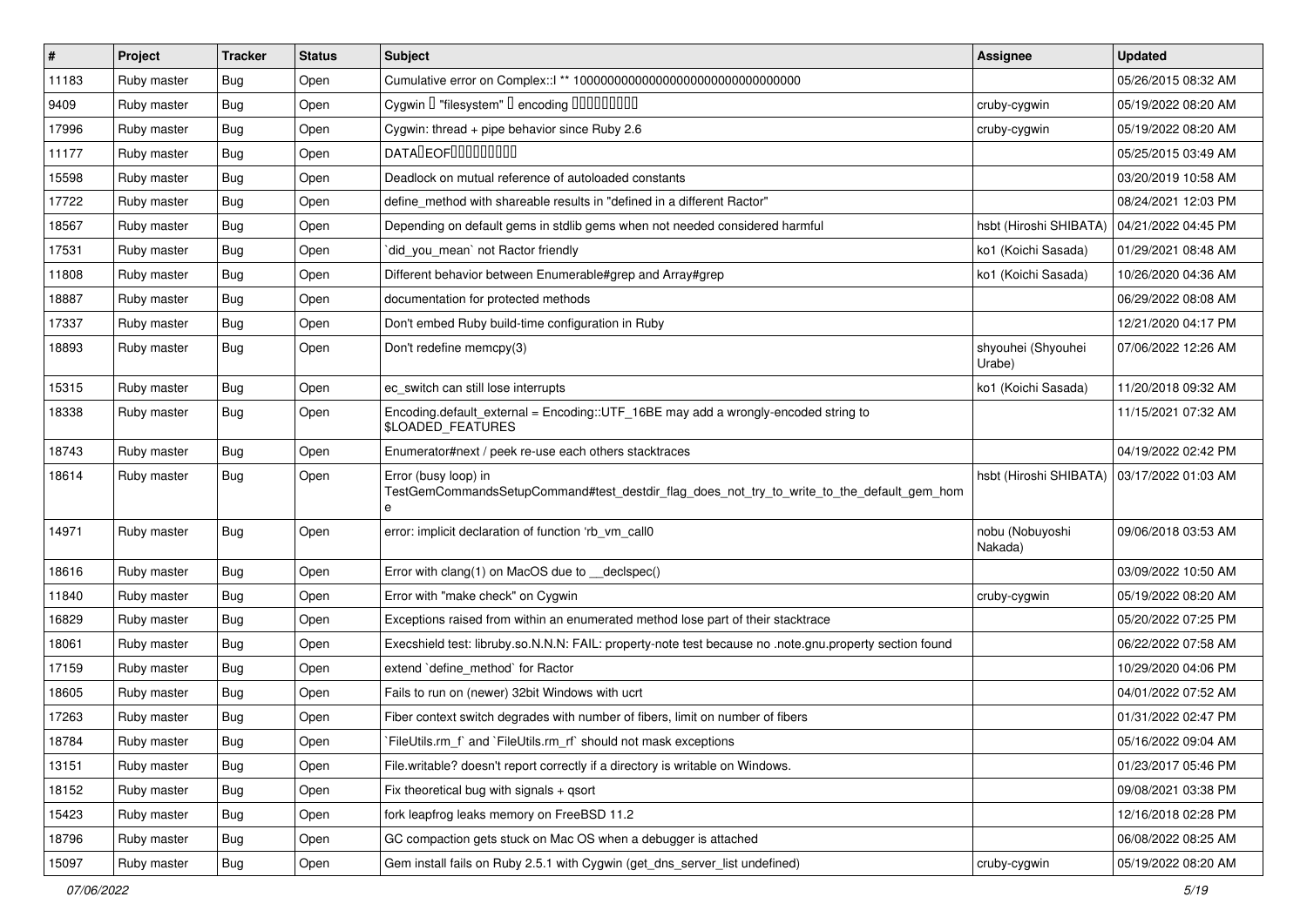| #     | Project     | <b>Tracker</b> | <b>Status</b> | <b>Subject</b>                                                                                                     | <b>Assignee</b>               | <b>Updated</b>      |
|-------|-------------|----------------|---------------|--------------------------------------------------------------------------------------------------------------------|-------------------------------|---------------------|
| 18768 | Ruby master | Bug            | Open          | Inconsistent behavior of IO, StringIO and String each_line methods when return paragraph and chomp:<br>true passed |                               | 06/10/2022 03:46 PM |
| 18770 | Ruby master | Bug            | Open          | Inconsistent behavior of IO/StringIO's each methods when called with nil as a separator, limit and chomp:<br>true  |                               | 06/06/2022 05:38 PM |
| 17990 | Ruby master | Bug            | Open          | Inconsistent behavior of Regexp quantifiers over characters with complex case foldings                             |                               | 06/15/2021 11:59 AM |
| 18780 | Ruby master | <b>Bug</b>     | Open          | Incorrect binding receiver for C API rb_eval_string()                                                              |                               | 06/15/2022 12:14 AM |
| 17400 | Ruby master | <b>Bug</b>     | Open          | Incorrect character downcase for Greek Sigma                                                                       | duerst (Martin Dürst)         | 12/17/2020 06:56 AM |
| 18507 | Ruby master | <b>Bug</b>     | Open          | Incorrect target_os detection in configure script                                                                  |                               | 01/25/2022 08:57 AM |
| 18601 | Ruby master | <b>Bug</b>     | Open          | Invalid byte sequences in Big5 encodings                                                                           | duerst (Martin Dürst)         | 02/23/2022 07:59 AM |
| 18804 | Ruby master | <b>Bug</b>     | Open          | Invalid line number for putnil instruction                                                                         |                               | 05/25/2022 09:22 AM |
| 18805 | Ruby master | <b>Bug</b>     | Open          | IO::Buffer is inconsistent when returning a string from an empty buffer                                            |                               | 05/25/2022 12:45 PM |
| 18455 | Ruby master | <b>Bug</b>     | Open          | IO#close` has poor performance and difficult to understand semantics.                                              |                               | 04/04/2022 02:02 AM |
| 12280 | Ruby master | Bug            | Open          | IO.copy_stream(IO, IO) fails with "pread() not implemented"                                                        |                               | 04/28/2016 05:51 AM |
| 18255 | Ruby master | Bug            | Open          | ioctl zeroes the last buffer byte                                                                                  |                               | 10/25/2021 08:13 AM |
| 18767 | Ruby master | Bug            | Open          | IO.foreach hangs up when passes limit=0                                                                            |                               | 06/18/2022 02:56 AM |
| 16997 | Ruby master | Bug            | Open          | IO#gets converts some \r\n to \n with universal_newline: false                                                     |                               | 08/26/2020 05:20 PM |
| 10009 | Ruby master | <b>Bug</b>     | Open          | IO operation is 10x slower in multi-thread environment                                                             | ko1 (Koichi Sasada)           | 05/21/2015 07:19 AM |
| 15367 | Ruby master | Bug            | Open          | IO.select is not resumed when io-object gets closed                                                                |                               | 12/03/2018 10:22 AM |
| 18898 | Ruby master | <b>Bug</b>     | Open          | IO#set_encoding with invalid arguments leads to a segfault                                                         |                               | 07/06/2022 02:31 AM |
| 18880 | Ruby master | Bug            | Open          | IO#sysread on Windows does not validate arguments                                                                  |                               | 06/26/2022 04:26 PM |
| 18738 | Ruby master | <b>Bug</b>     | Open          | IRB can't recognize heredoc after words                                                                            |                               | 04/18/2022 12:00 AM |
| 18657 | Ruby master | <b>Bug</b>     | Open          | IRB raises exception when stdout is a pipe                                                                         |                               | 06/08/2022 03:34 PM |
| 17817 | Ruby master | <b>Bug</b>     | Open          | --jit outputs ./tmp/_ruby_mjit_*.h: No such file or directory on with TMP                                          |                               | 04/22/2021 11:57 AM |
| 9435  | Ruby master | <b>Bug</b>     | Open          | Kernel.system problem                                                                                              |                               | 12/30/2019 03:00 AM |
| 16820 | Ruby master | <b>Bug</b>     | Open          | LEGAL is out of sync                                                                                               |                               | 08/19/2020 11:08 AM |
| 18506 | Ruby master | Bug            | Open          | make and make install rebuild items every time unnecessarily - sometimes causing races in parallel<br>installs     |                               | 01/21/2022 01:46 PM |
| 14826 | Ruby master | <b>Bug</b>     | Open          | make: *** [.ext/include/sparc-solaris2.10/rb_mjit_min_header-2.6.0.h] Error 1 on Solaris 10 with very old<br>gcc3  |                               | 06/05/2018 02:02 PM |
| 18810 | Ruby master | <b>Bug</b>     | Open          | Make `Kernel#p` interruptable.                                                                                     | ioquatix (Samuel<br>Williams) | 05/30/2022 12:44 AM |
| 17792 | Ruby master | <b>Bug</b>     | Open          | make notes and make test fail with Ruby3.0.1p64 RaspberryPI 4B Ubuntu 20.10 ARM64                                  |                               | 05/23/2021 08:23 PM |
| 18623 | Ruby master | <b>Bug</b>     | Open          | make runnable` does not work                                                                                       | nobu (Nobuyoshi<br>Nakada)    | 03/16/2022 01:28 AM |
| 18789 | Ruby master | <b>Bug</b>     | Open          | make test-bundled-gems failed after make install                                                                   |                               | 05/18/2022 01:01 AM |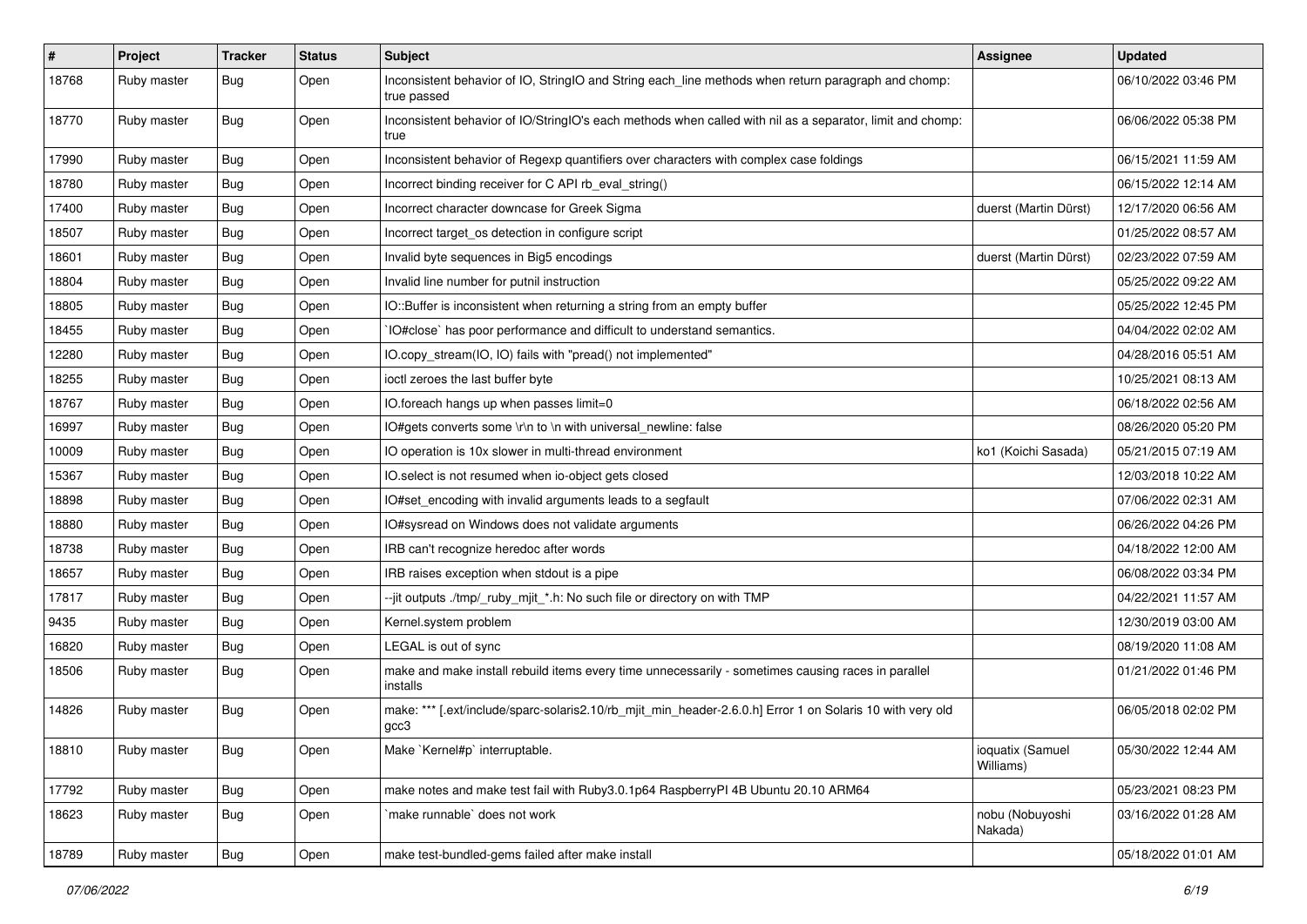| $\sharp$ | Project     | <b>Tracker</b> | <b>Status</b> | Subject                                                                                               | <b>Assignee</b>               | <b>Updated</b>      |
|----------|-------------|----------------|---------------|-------------------------------------------------------------------------------------------------------|-------------------------------|---------------------|
| 18553    | Ruby master | <b>Bug</b>     | Open          | Memory leak on compiling method call with kwargs                                                      | ko1 (Koichi Sasada)           | 03/23/2022 09:34 PM |
| 17513    | Ruby master | <b>Bug</b>     | Open          | Methods of shareable objects and UnboundMethods should be shareable                                   | ko1 (Koichi Sasada)           | 01/06/2021 08:53 PM |
| 7892     | Ruby master | <b>Bug</b>     | Open          | MIME encoding bug of NKF.nkf                                                                          | naruse (Yui NARUSE)           | 12/25/2017 06:15 PM |
| 14906    | Ruby master | <b>Bug</b>     | Open          | MinGW failure - TestIO#test_copy_stream_no_busy_wait                                                  |                               | 07/12/2018 03:52 AM |
| 14957    | Ruby master | Bug            | Open          | MinGW, gcc 8.2.0, bootstraptest test_thread.rb - failure ?                                            |                               | 08/03/2018 02:46 PM |
| 13500    | Ruby master | <b>Bug</b>     | Open          | MinGW TestArity#test proc err mess stops testing                                                      |                               | 04/26/2017 03:27 PM |
| 13485    | Ruby master | <b>Bug</b>     | Open          | MinGW TestEnumerable#test callcc SEGV info                                                            |                               | 04/19/2017 04:17 PM |
| 13542    | Ruby master | Bug            | Open          | MinGW trunk Builds - Summary of Issues                                                                |                               | 05/19/2017 07:04 PM |
| 14480    | Ruby master | <b>Bug</b>     | Open          | miniruby crashing when compiled with -O2 or -O1 on aarch64                                            |                               | 02/23/2021 10:35 AM |
| 15599    | Ruby master | Bug            | Open          | Mixing autoload and require causes deadlock and incomplete definition.                                |                               | 02/12/2019 01:40 PM |
| 9760     | Ruby master | <b>Bug</b>     | Open          | mkmf does not allow for linking against custom libraries when a system library is present             |                               | 05/24/2016 08:11 AM |
| 17354    | Ruby master | <b>Bug</b>     | Open          | Module#const_source_location is misleading for constants awaiting autoload                            |                               | 03/26/2021 05:56 PM |
| 17667    | Ruby master | Bug            | Open          | Module#name needs synchronization                                                                     | ko1 (Koichi Sasada)           | 03/02/2021 07:31 AM |
| 11438    | Ruby master | <b>Bug</b>     | Open          | native_thread_init_stack() get machine.stack_start unequal to thread's stack start address, x86 win32 | cruby-windows                 | 08/13/2015 07:31 AM |
| 18658    | Ruby master | <b>Bug</b>     | Open          | Need openssl 3 support for Ubuntu 22.04 (Ruby 2.7.x and 3.0.x)                                        | rhenium (Kazuki<br>Yamaguchi) | 05/30/2022 08:06 PM |
| 18661    | Ruby master | Bug            | Open          | Net::HTTP behavior changed between 2.6 and 3.1 on windows.                                            |                               | 03/25/2022 01:57 PM |
| 18518    | Ruby master | Bug            | Open          | NoMemoryError + [FATAL] failed to allocate memory for twice 1 << large                                |                               | 01/28/2022 01:40 PM |
| 18666    | Ruby master | <b>Bug</b>     | Open          | No rule to make target 'yaml/yaml.h', needed by 'api.o'                                               | hsbt (Hiroshi SHIBATA)        | 03/29/2022 11:17 AM |
| 18837    | Ruby master | <b>Bug</b>     | Open          | Not possible to evaluate expression with numbered parameters in it                                    |                               | 06/17/2022 12:48 PM |
| 11582    | Ruby master | Bug            | Open          | On Solaris, Rational#** returns -Infinity for Rational(0) when passed a negative Float                |                               | 10/13/2015 03:12 AM |
| 18651    | Ruby master | <b>Bug</b>     | Open          | oob access in CP51932 -> CP50220 transcoder                                                           | akr (Akira Tanaka)            | 03/23/2022 01:17 PM |
| 18783    | Ruby master | Bug            | Open          | OptionParser should recognize "-" as an optional argument                                             |                               | 05/19/2022 12:15 AM |
| 18731    | Ruby master | <b>Bug</b>     | Open          | Parallel test-all sometimes does not run at all some tests                                            |                               | 04/23/2022 12:58 PM |
| 18878    | Ruby master | <b>Bug</b>     | Open          | parse.y: Foo::Bar {} is inconsistently rejected                                                       |                               | 06/28/2022 03:38 AM |
| 18883    | Ruby master | Bug            | Open          | parse.y: trailing comma cannot coexist with star                                                      |                               | 06/28/2022 07:25 AM |
| 15386    | Ruby master | <b>Bug</b>     | Open          | [PATCH] io.c (rb_io_check_char_readable): do not io_fflush buffered sockets                           |                               | 12/06/2018 11:38 AM |
| 15310    | Ruby master | <b>Bug</b>     | Open          | [PATCH] thread_pthread.c: close race from UBF_TIMER and non-GVL-releasing thread                      |                               | 11/20/2018 12:50 AM |
| 15263    | Ruby master | Bug            | Open          | [PATCH] vm_trace.c (postponed_job_register): only hit main thread                                     | ko1 (Koichi Sasada)           | 10/27/2018 11:35 PM |
| 17925    | Ruby master | <b>Bug</b>     | Open          | Pattern matching syntax using semicolon one-line                                                      |                               | 06/04/2021 03:08 PM |
| 18036    | Ruby master | <b>Bug</b>     | Open          | Pthread fibers become invalid on fork - different from normal fibers.                                 | ioquatix (Samuel<br>Williams) | 08/19/2021 07:05 AM |
| 17774    | Ruby master | <b>Bug</b>     | Open          | Quantified empty group causes regex to fail                                                           |                               | 10/13/2021 04:43 PM |
| 17146    | Ruby master | Bug            | Open          | Queue operations are allowed after it is frozen                                                       |                               | 10/20/2021 08:32 PM |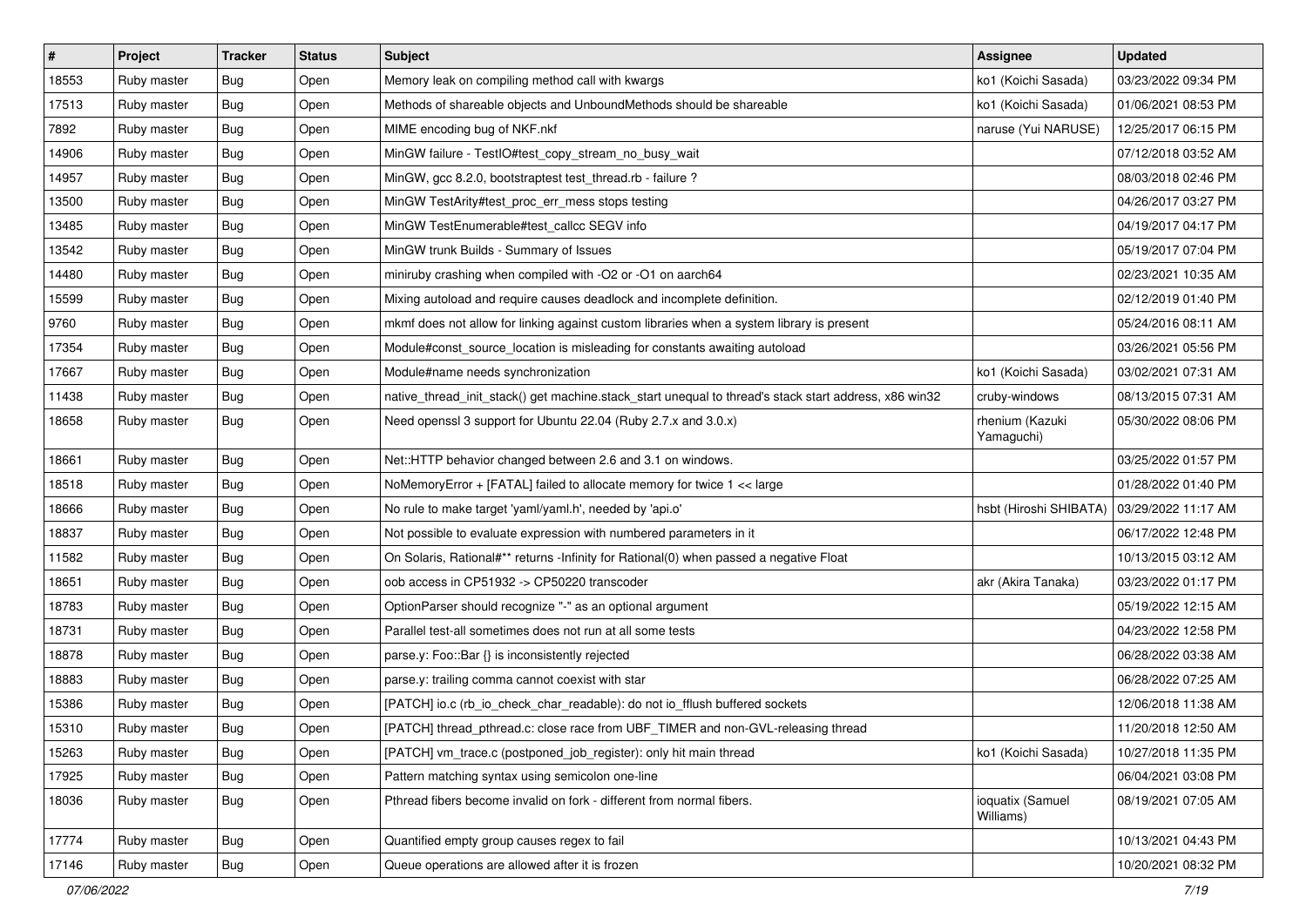| $\vert$ # | Project     | <b>Tracker</b> | <b>Status</b> | <b>Subject</b>                                                                                                        | Assignee                            | <b>Updated</b>      |
|-----------|-------------|----------------|---------------|-----------------------------------------------------------------------------------------------------------------------|-------------------------------------|---------------------|
| 10128     | Ruby master | <b>Bug</b>     | Open          | Quoting problem for arguments of Kernel.system, Kernel.exec on Windows                                                | cruby-windows                       | 12/30/2019 03:00 AM |
| 18782     | Ruby master | <b>Bug</b>     | Open          | Race conditions in autoload when loading the same feature with multiple threads.                                      |                                     | 05/18/2022 09:22 PM |
| 17180     | Ruby master | Bug            | Open          | Ractor and constant referencing                                                                                       |                                     | 09/20/2020 05:43 PM |
| 17359     | Ruby master | <b>Bug</b>     | Open          | Ractor copy mode is not Ractor-safe                                                                                   | ko1 (Koichi Sasada)                 | 12/02/2020 05:42 PM |
| 18119     | Ruby master | Bug            | Open          | Ractor crashes when instantiating classes                                                                             | ko1 (Koichi Sasada)                 | 09/14/2021 01:42 AM |
| 18129     | Ruby master | <b>Bug</b>     | Open          | Ractor-incompatible global variables can be accessed through alias                                                    |                                     | 08/23/2021 10:08 PM |
| 17543     | Ruby master | <b>Bug</b>     | Open          | Ractor isolation broken by `self` in shareable proc                                                                   | ko1 (Koichi Sasada)                 | 01/29/2021 03:06 PM |
| 17506     | Ruby master | Bug            | Open          | Ractor isolation broken by ThreadGroup                                                                                |                                     | 01/03/2021 08:05 PM |
| 17624     | Ruby master | <b>Bug</b>     | Open          | Ractor.receive is not thread-safe                                                                                     | ko1 (Koichi Sasada)                 | 09/14/2021 01:40 AM |
| 18816     | Ruby master | Bug            | Open          | Ractor segfaulting MacOS 12.4 (aarch64 / M1 processor)                                                                |                                     | 06/13/2022 01:46 PM |
| 18258     | Ruby master | Bug            | Open          | Ractor shareable? can be slow and mutates internal object flags.                                                      | ko1 (Koichi Sasada)                 | 10/21/2021 08:58 AM |
| 18760     | Ruby master | <b>Bug</b>     | Open          | Ractors vs "skynet" microbenchmark                                                                                    |                                     | 05/02/2022 11:36 PM |
| 18580     | Ruby master | Bug            | Open          | Range#include? inconsistency for beginless String ranges                                                              |                                     | 03/09/2022 10:22 PM |
| 18473     | Ruby master | Bug            | Open          | Raw data in Socket::Option#inspect on Amazon Linux 2                                                                  |                                     | 01/11/2022 02:13 PM |
| 18257     | Ruby master | Bug            | Open          | rb_mRubyVMFrozenCore is broken by GC run                                                                              |                                     | 02/10/2022 12:36 PM |
| 18492     | Ruby master | <b>Bug</b>     | Open          | 'rb_rescue2' inside 'rb_protect' segfaults on Windows                                                                 |                                     | 01/14/2022 03:17 PM |
| 18472     | Ruby master | <b>Bug</b>     | Open          | rb_w32_map_errno is not found on Ruby-3.1.0                                                                           |                                     | 01/13/2022 09:59 AM |
| 18456     | Ruby master | Bug            | Open          | rdoc non-determinism: module includes can be added once or twice to generated .ri                                     |                                     | 01/01/2022 11:16 PM |
| 15428     | Ruby master | <b>Bug</b>     | Open          | Refactor Proc#>> and #<<                                                                                              |                                     | 08/20/2021 06:31 PM |
| 18799     | Ruby master | Bug            | Open          | Refinement#import_methods vs attr_reader                                                                              |                                     | 05/25/2022 06:50 AM |
| 14083     | Ruby master | Bug            | Open          | Refinement in block calling incorrect method                                                                          |                                     | 11/05/2017 07:36 PM |
| 14838     | Ruby master | <b>Bug</b>     | Open          | RegexpError with double "s" in look-behind assertion in case-insensitive unicode regexp                               |                                     | 06/09/2018 04:04 PM |
| 14364     | Ruby master | Bug            | Open          | Regexp last match variable in procs                                                                                   |                                     | 09/14/2018 05:28 AM |
| 16145     | Ruby master | <b>Bug</b>     | Open          | regexp match error if mixing /i, character classes, and utf8                                                          |                                     | 09/06/2019 05:52 AM |
| 18686     | Ruby master | <b>Bug</b>     | Open          | Regexp supporting unexpected age properties in Ruby < 3.2                                                             |                                     | 04/08/2022 06:52 PM |
| 18009     | Ruby master | Bug            | Open          | Regexps \w and \W with /i option and /u option produce inconsistent results under nested negation and<br>intersection |                                     | 06/28/2021 09:09 AM |
| 8444      | Ruby master | <b>Bug</b>     | Open          | Regexp vars $\gamma$ and friends are not thread local                                                                 | ko1 (Koichi Sasada)                 | 07/30/2019 07:38 AM |
| 18751     | Ruby master | <b>Bug</b>     | Open          | Regression on master for Method#== when comparing public with private method                                          |                                     | 05/18/2022 01:27 AM |
| 18608     | Ruby master | <b>Bug</b>     | Open          | 'require': cannot load such file -- ripper (LoadError) after 'make distclean'                                         |                                     | 05/27/2022 04:10 AM |
| 15993     | Ruby master | <b>Bug</b>     | Open          | 'require' doesn't work if there are Cyrillic chars in the path to Ruby dir                                            |                                     | 07/09/2021 04:08 PM |
| 17037     | Ruby master | <b>Bug</b>     | Open          | rounding of Rational#to_f                                                                                             |                                     | 08/26/2020 03:54 AM |
| 9507      | Ruby master | <b>Bug</b>     | Open          | Ruby 2.1.0 is broken on ARMv5: tried to create Proc object without a block                                            | charliesome (Charlie<br>Somerville) | 01/05/2018 09:00 PM |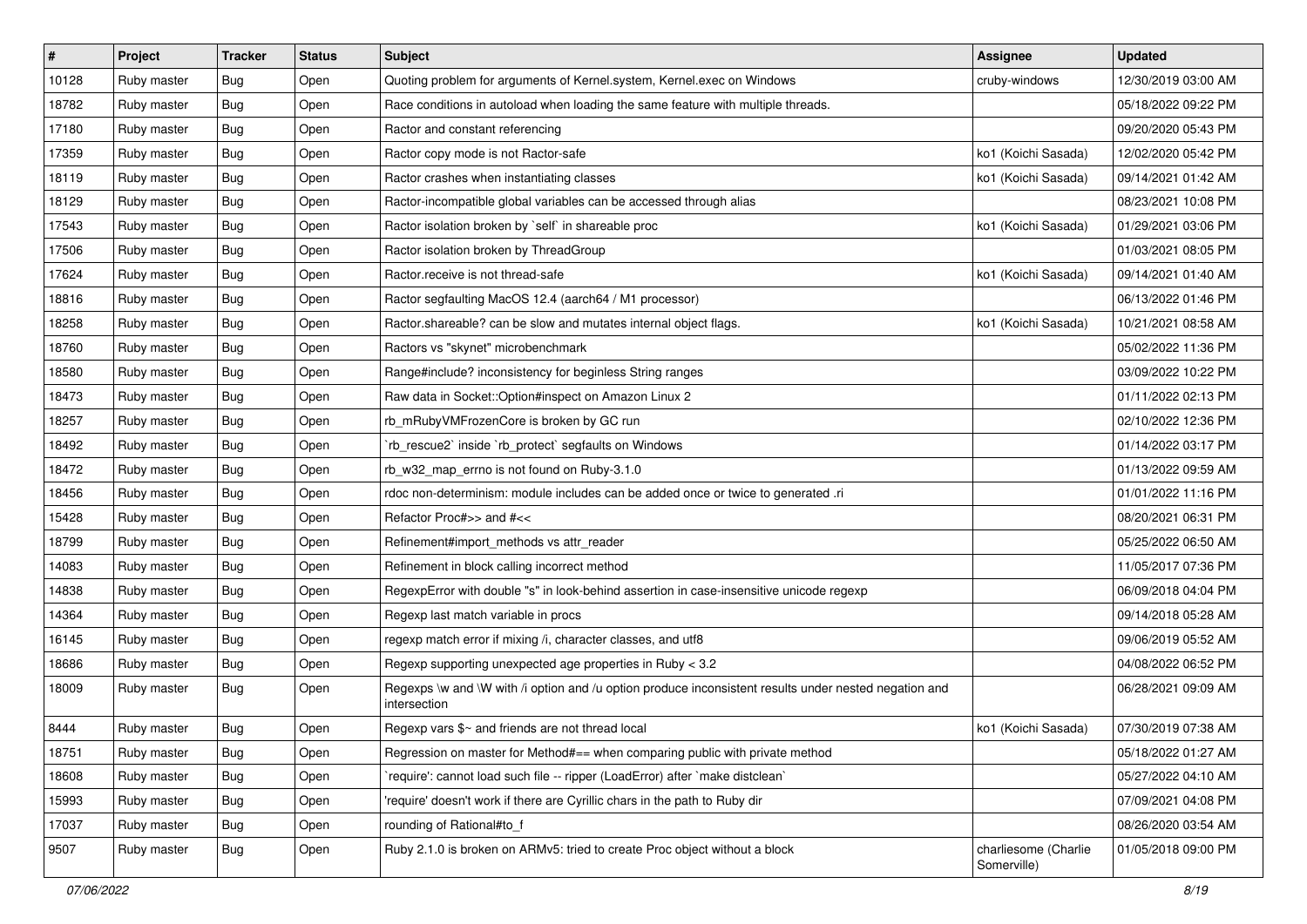| $\vert$ # | Project     | <b>Tracker</b> | <b>Status</b> | Subject                                                                                                                                               | <b>Assignee</b>               | <b>Updated</b>      |
|-----------|-------------|----------------|---------------|-------------------------------------------------------------------------------------------------------------------------------------------------------|-------------------------------|---------------------|
| 14387     | Ruby master | Bug            | Open          | Ruby 2.5 <sup>D</sup> Alpine Linux 000000000000 SystemStackError 00000                                                                                |                               | 04/21/2020 03:13 PM |
| 14418     | Ruby master | Bug            | Open          | ruby 2.5 slow regexp execution                                                                                                                        |                               | 12/29/2019 10:34 AM |
| 18457     | Ruby master | Bug            | Open          | ruby 2.7.5 fiddle/types.rb use uint32_t but fiddle/cparser.rb lacks uint32_t                                                                          |                               | 01/03/2022 01:00 PM |
| 17373     | Ruby master | Bug            | Open          | Ruby 3.0 is slower at Discourse bench than Ruby 2.7                                                                                                   |                               | 01/04/2021 06:47 AM |
| 18281     | Ruby master | <b>Bug</b>     | Open          | Ruby 3.1.0: gem uninstall -alx fails to uninstall debug                                                                                               |                               | 06/16/2022 01:08 AM |
| 10436     | Ruby master | Bug            | Open          | ruby -c and ripper inconsistency: m(&nil) {}                                                                                                          |                               | 08/27/2019 12:08 AM |
| 14422     | Ruby master | Bug            | Open          | Ruby configuration options should not be reused for gem builds                                                                                        |                               | 03/05/2018 03:32 PM |
| 17142     | Ruby master | Bug            | Open          | Ruby fails to build in AIX                                                                                                                            |                               | 03/20/2021 07:08 AM |
| 18758     | Ruby master | Bug            | Open          | Ruby fails to build on M1 Mac when x86 Homebrew is installed                                                                                          |                               | 04/28/2022 03:19 PM |
| 18733     | Ruby master | <b>Bug</b>     | Open          | Ruby GC problems cause performance issue with Ractor                                                                                                  |                               | 04/15/2022 09:13 AM |
| 16905     | Ruby master | Bug            | Open          | Ruby required to build Ruby on Haiku?                                                                                                                 |                               | 05/24/2020 08:08 AM |
| 16810     | Ruby master | Bug            | Open          | ruby segfaults on s390x with musl libc                                                                                                                |                               | 03/05/2021 01:38 AM |
| 18842     | Ruby master | <b>Bug</b>     | Open          | Ruby's Resolv library does not handle correctly the `NODATA` case                                                                                     |                               | 06/19/2022 05:39 PM |
| 18002     | Ruby master | <b>Bug</b>     | Open          | s390x: Tests failing without LC_ALL env                                                                                                               | jaruga (Jun Aruga)            | 07/12/2021 04:30 PM |
| 13571     | Ruby master | Bug            | Open          | Script arguments, encoding, windows / MinGW                                                                                                           |                               | 11/12/2017 10:53 PM |
| 17799     | Ruby master | Bug            | Open          | Seg fault in rb_class_clear_method_cache                                                                                                              |                               | 12/09/2021 05:39 AM |
| 18413     | Ruby master | <b>Bug</b>     | Open          | Segfault in `ripper/lexer.rb`                                                                                                                         |                               | 12/17/2021 04:49 PM |
| 18412     | Ruby master | <b>Bug</b>     | Open          | Segfault in test_ractor.rb                                                                                                                            |                               | 12/17/2021 04:23 AM |
| 16288     | Ruby master | Bug            | Open          | Segmentation fault with finalizers, threads                                                                                                           |                               | 12/19/2019 07:46 PM |
| 18818     | Ruby master | Bug            | Open          | SEGV (Fiber scheduler?)                                                                                                                               | ioquatix (Samuel<br>Williams) | 06/06/2022 06:31 PM |
| 14049     | Ruby master | Bug            | Open          | SEGV svn 60401 require_relative                                                                                                                       |                               | 10/26/2017 05:25 PM |
| 18186     | Ruby master | <b>Bug</b>     | Open          | SEGV with system command - MinGW?                                                                                                                     |                               | 09/22/2021 03:20 PM |
| 18896     | Ruby master | Bug            | Open          | Shellwords.escape(nil) returns "empty" string                                                                                                         |                               | 07/05/2022 07:51 PM |
| 11230     | Ruby master | <b>Bug</b>     | Open          | Should rb_struct_s_members() be public API?                                                                                                           |                               | 04/17/2021 05:06 PM |
| 11064     | Ruby master | <b>Bug</b>     | Open          | #singleton_methods for objects with special singleton_class returns an empty array                                                                    |                               | 01/31/2022 05:02 AM |
| 14474     | Ruby master | Bug            | Open          | skip "TestException#test_thread_signal_location" as known bug                                                                                         |                               | 12/10/2018 07:09 AM |
| 17995     | Ruby master | <b>Bug</b>     | Open          | Slow down when mjit and Ractor are being used at same time                                                                                            | k0kubun (Takashi<br>Kokubun)  | 06/11/2022 04:02 AM |
| 18759     | Ruby master | <b>Bug</b>     | Open          | snapshot-ruby_2_7: test failure on macos-12                                                                                                           |                               | 04/28/2022 12:18 AM |
| 17926     | Ruby master | <b>Bug</b>     | Open          | spec/ruby/core/file/atime_spec.rb: a random failing test on Travis ppc64le                                                                            |                               | 06/02/2021 04:35 PM |
| 16158     | Ruby master | <b>Bug</b>     | Open          | "st" Character Sequence In Regex Look-Behind Causes Illegal Pattern Error When Combined With<br>POSIX Bracket Expressions And Case Insensitivity Flag |                               | 09/17/2019 09:37 AM |
| 16927     | Ruby master | Bug            | Open          | String#tr won't return the expected result for some sign with diacritics                                                                              |                               | 06/01/2020 05:24 AM |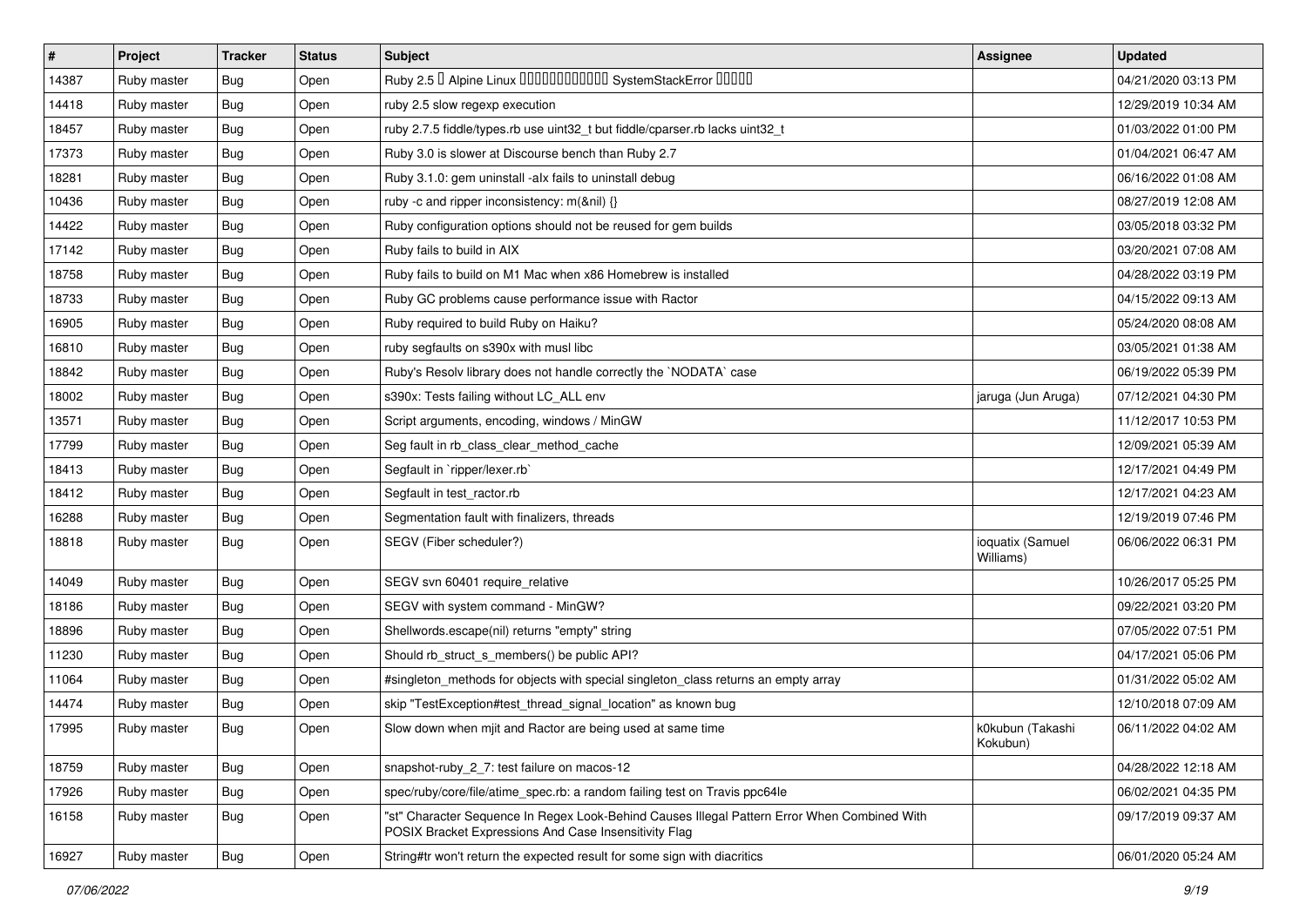| #     | Project     | <b>Tracker</b> | <b>Status</b> | <b>Subject</b>                                                                                                 | <b>Assignee</b>             | <b>Updated</b>      |
|-------|-------------|----------------|---------------|----------------------------------------------------------------------------------------------------------------|-----------------------------|---------------------|
| 18886 | Ruby master | Bug            | Open          | Struct aref and aset don't trigger any tracepoints.                                                            | ko1 (Koichi Sasada)         | 06/29/2022 06:05 AM |
| 18826 | Ruby master | Bug            | Open          | Symbol#to proc inconsistent, sometimes calls private methods                                                   |                             | 06/16/2022 07:27 AM |
| 18080 | Ruby master | Bug            | Open          | Syntax error on one-line pattern matching                                                                      |                             | 08/18/2021 12:38 AM |
| 7742  | Ruby master | Bug            | Open          | System encoding (Windows-1258) is not recognized by Ruby to convert back to UTF-8                              | duerst (Martin Dürst)       | 12/25/2017 06:15 PM |
| 14681 | Ruby master | Bug            | Open          | `syswrite': stream closed in another thread (IOError)                                                          |                             | 04/22/2018 12:12 AM |
| 17680 | Ruby master | <b>Bug</b>     | Open          | tab completion no longer works on irb3.0                                                                       |                             | 03/13/2021 08:06 AM |
| 18380 | Ruby master | Bug            | Open          | TestAddressResolve#test_socket_getnameinfo_domain_blocking test failures                                       |                             | 12/21/2021 04:22 PM |
| 14064 | Ruby master | Bug            | Open          | test-all with and without -j - incorrect assertions and missing test methods                                   |                             | 11/03/2017 10:54 PM |
| 16492 | Ruby master | <b>Bug</b>     | Open          | TestBugReporter#test_bug_reporter_add test failures                                                            | jaruga (Jun Aruga)          | 08/24/2021 01:12 PM |
| 17999 | Ruby master | <b>Bug</b>     | Open          | TestMethod#test_zsuper intermittent timeout error on raspbian10-aarch64 CI                                     |                             | 06/18/2021 01:33 AM |
| 12500 | Ruby master | Bug            | Open          | TestProcess#test_aspawn_too_long_path fails on mips with "argument too big"                                    |                             | 12/29/2019 10:38 AM |
| 10580 | Ruby master | Bug            | Open          | TestProcess#test_deadlock_by_signal_at_forking fails on ARM                                                    | akr (Akira Tanaka)          | 12/30/2019 03:00 AM |
| 4173  | Ruby master | Bug            | Open          | TestProcess#test wait and sigchild DDDDDDDD                                                                    |                             | 03/15/2018 08:29 AM |
| 18393 | Ruby master | Bug            | Open          | TestReadline#test_interrupt_in_other_thread fails on armv7hl                                                   |                             | 12/07/2021 02:03 PM |
| 18073 | Ruby master | Bug            | Open          | test/ruby/test_jit.rb: "error: invalid use of '__builtin_va_arg_pack ()" on Ruby 2.7.4 on gcc 4.8.5            |                             | 12/03/2021 03:04 PM |
| 16265 | Ruby master | Bug            | Open          | Test (spec) failure using current MSYS2 tools, related to -fstack-protector and possibly<br>D_FORTIFY_SOURCE=2 |                             | 12/03/2019 03:09 PM |
| 16493 | Ruby master | Bug            | Open          | TestThreadQueue#test thr kill is flaky on AArch64                                                              |                             | 01/09/2020 09:39 AM |
| 14761 | Ruby master | Bug            | Open          | TestThread#test join limits hangs up on Solaris 10 with gcc                                                    |                             | 05/16/2018 05:23 AM |
| 16920 | Ruby master | <b>Bug</b>     | Open          | TestThread#test_signal_at_join fails on aarch64                                                                |                             | 12/07/2021 02:17 PM |
| 18763 | Ruby master | Bug            | Open          | The configure option "--with-openssl-dir" has lower precedence than pkg-config                                 |                             | 05/11/2022 11:39 AM |
| 18797 | Ruby master | <b>Bug</b>     | Open          | Third argument to Regexp.new is a bit broken                                                                   |                             | 05/23/2022 10:11 AM |
| 15072 | Ruby master | Bug            | Open          | thread.c:4356:5: error: implicit declaration of function 'ubf_list_atfork'                                     | normalperson (Eric<br>Wong) | 09/20/2018 03:32 AM |
| 8185  | Ruby master | Bug            | Open          | Thread/fork issue                                                                                              |                             | 12/30/2019 03:00 AM |
| 12689 | Ruby master | Bug            | Open          | Thread isolation of $$~$ and \$                                                                                |                             | 04/01/2021 08:51 PM |
| 15438 | Ruby master | Bug            | Open          | Threads can't switch faster than TIME_QUANTUM_(NSEC USEC MSEC)                                                 |                             | 03/25/2019 08:53 PM |
| 11174 | Ruby master | <b>Bug</b>     | Open          | threads memory leak                                                                                            | ko1 (Koichi Sasada)         | 06/17/2019 03:17 PM |
| 18144 | Ruby master | <b>Bug</b>     | Open          | Timeout not working while regular expression match is running                                                  |                             | 09/02/2021 07:08 AM |
| 18132 | Ruby master | <b>Bug</b>     | Open          | TODO: fix ccan/list thread safety                                                                              |                             | 01/02/2022 08:22 AM |
| 18269 | Ruby master | <b>Bug</b>     | Open          | trace_opt_not and trace_opt_regexpmatch2 insns are indistinguishable                                           |                             | 11/12/2021 07:44 AM |
| 18444 | Ruby master | <b>Bug</b>     | Open          | Trapped TSTP causes a locking deadlock in 3.0.3 onward                                                         |                             | 05/26/2022 10:29 PM |
| 14582 | Ruby master | <b>Bug</b>     | Open          | Unable to use `method_entry` and `method_return` tracing probes since 2.5                                      |                             | 06/18/2021 06:08 PM |
| 18013 | Ruby master | <b>Bug</b>     | Open          | Unexpected results when mxiing negated character classes and case-folding                                      |                             | 06/29/2021 12:05 PM |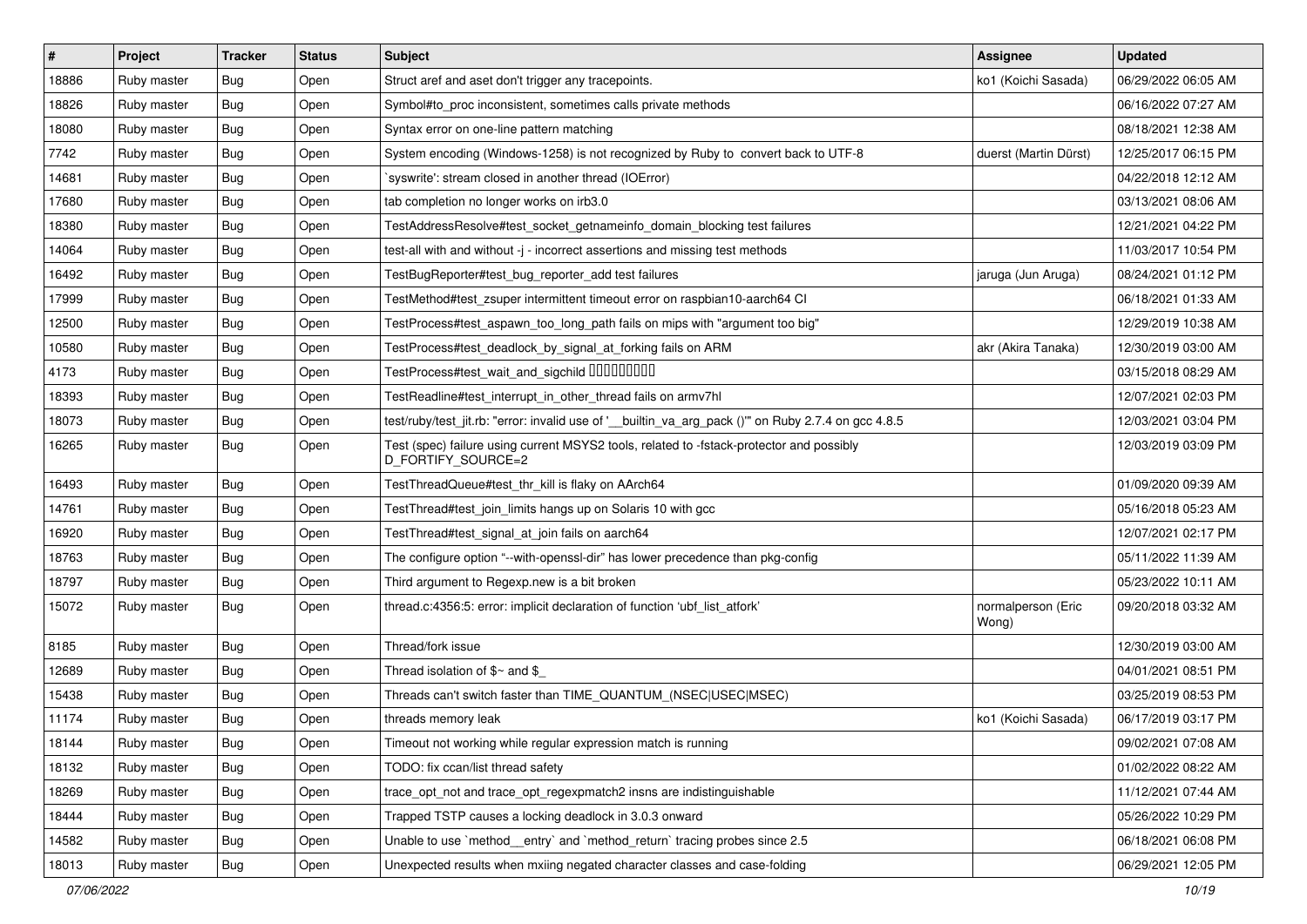| $\vert$ # | Project     | <b>Tracker</b> | <b>Status</b> | <b>Subject</b>                                                                                                                                          | Assignee                                     | <b>Updated</b>      |
|-----------|-------------|----------------|---------------|---------------------------------------------------------------------------------------------------------------------------------------------------------|----------------------------------------------|---------------------|
| 18510     | Ruby master | <b>Bug</b>     | Open          | Unexpected waiting for console when starting ruby on windows                                                                                            |                                              | 01/23/2022 02:53 PM |
| 18286     | Ruby master | <b>Bug</b>     | Open          | Universal arm64/x86_84 binary built on an x86_64 machine segfaults/is killed on arm64                                                                   |                                              | 05/26/2022 09:45 PM |
| 17420     | Ruby master | Bug            | Open          | Unsafe mutation of \$" when doing non-RubyGems require in Ractor                                                                                        | ko1 (Koichi Sasada)                          | 01/07/2021 01:23 PM |
| 12852     | Ruby master | <b>Bug</b>     | Open          | URI.parse can't handle non-ascii URIs                                                                                                                   | akira (akira yamada)                         | 12/12/2016 06:39 PM |
| 18740     | Ruby master | <b>Bug</b>     | Open          | Use of rightward assignment changes line number needed for line-targeted TracePoint                                                                     |                                              | 04/27/2022 09:56 AM |
| 18795     | Ruby master | <b>Bug</b>     | Open          | Verbose GC debug output with -DRGENGC_DEBUG=5 causes a crash                                                                                            |                                              | 06/08/2022 08:24 AM |
| 7840      | Ruby master | Bug            | Open          | -Wdeclaration-after-statement is valid for C/ObjC but not for C++                                                                                       | nobu (Nobuyoshi<br>Nakada)                   | 06/02/2020 04:41 PM |
| 16959     | Ruby master | Bug            | Open          | Weakmap has specs and third-party usage despite being a private API                                                                                     |                                              | 06/13/2020 08:54 PM |
| 18247     | Ruby master | Bug            | Open          | weird results for `Array#slice` or `Array#[]` with argument of type `Enumerator::ArithmeticSequence`                                                    |                                              | 03/30/2022 11:05 PM |
| 17617     | Ruby master | Bug            | Open          | When a Ractor's incoming port is closed, Ractor.receive_if does not raise Ractor::ClosedError, but instead   ko1 (Koichi Sasada)<br>blocks indefinitely |                                              | 09/14/2021 01:40 AM |
| 15764     | Ruby master | Bug            | Open          | Whitespace and control characters should not be permitted in tokens                                                                                     | matz (Yukihiro<br>Matsumoto)                 | 04/22/2019 07:48 AM |
| 14640     | Ruby master | Bug            | Open          | [win32] File.realpath treats a relative path with a drive letter as an absolute path.                                                                   | cruby-windows                                | 12/10/2018 07:09 AM |
| 18794     | Ruby master | <b>Bug</b>     | Open          | Windows - intermittent SEGV TestObjSpace#test_reachable_objects_during_iteration                                                                        |                                              | 06/30/2022 11:13 PM |
| 18359     | Ruby master | <b>Bug</b>     | Open          | [Windows MinGW] warning Please include winsock2.h before windows.h                                                                                      |                                              | 11/23/2021 05:07 PM |
| 18737     | Ruby master | <b>Bug</b>     | Open          | Windows 'require' is case independent                                                                                                                   |                                              | 04/22/2022 06:18 PM |
| 13644     | Ruby master | <b>Bug</b>     | Open          | Windows - Setting Time.now                                                                                                                              |                                              | 06/11/2017 03:43 AM |
| 15247     | Ruby master | <b>Bug</b>     | Open          | Windows - TEMP folder, non 8.3 & drive, fails & errors in test-all (ruby & rdoc)                                                                        |                                              | 10/23/2018 05:02 PM |
| 18454     | Ruby master | Bug            | Open          | YJIT slowing down key Discourse benchmarks                                                                                                              |                                              | 01/04/2022 08:45 AM |
| 15166     | Ruby master | Feature        | Assigned      | 2.5 times faster implementation than current gcd implmentation                                                                                          | watson1978 (Shizuo<br>Fujita)                | 04/26/2019 09:12 PM |
| 8042      | Ruby master | Feature        | Assigned      | Add Addrinfo#socket to create a socket that is not connected or bound                                                                                   | matz (Yukihiro<br>Matsumoto)                 | 12/25/2017 06:15 PM |
| 6682      | Ruby master | Feature        | Assigned      | Add a method to return an instance attached by a singleton class                                                                                        | shyouhei (Shyouhei<br>Urabe)                 | 12/25/2017 06:15 PM |
| 6973      | Ruby master | Feature        | Assigned      | Add an #integral? method to Numeric to test for whole-number values                                                                                     | mrkn (Kenta Murata)                          | 12/25/2017 06:15 PM |
| 6309      | Ruby master | Feature        | Assigned      | Add a reference queue for weak references                                                                                                               | matz (Yukihiro<br>Matsumoto)                 | 08/23/2020 09:07 PM |
| 16012     | Ruby master | Feature        | Assigned      | Add a (small) test-install suite?                                                                                                                       | hsbt (Hiroshi SHIBATA)   07/30/2019 08:13 AM |                     |
| 14066     | Ruby master | Feature        | Assigned      | Add CAA DNS RR on Resolv                                                                                                                                | akr (Akira Tanaka)                           | 11/10/2017 06:50 AM |
| 16937     | Ruby master | Feature        | Assigned      | Add DNS over HTTP to Resolv                                                                                                                             | akr (Akira Tanaka)                           | 12/10/2020 09:15 AM |
| 5970      | Ruby master | Feature        | Assigned      | Add Enumerable#join with same semantics as Array#join                                                                                                   | matz (Yukihiro<br>Matsumoto)                 | 12/25/2017 06:15 PM |
| 8960      | Ruby master | Feature        | Assigned      | Add Exception#backtrace_locations                                                                                                                       | ko1 (Koichi Sasada)                          | 11/25/2016 02:15 PM |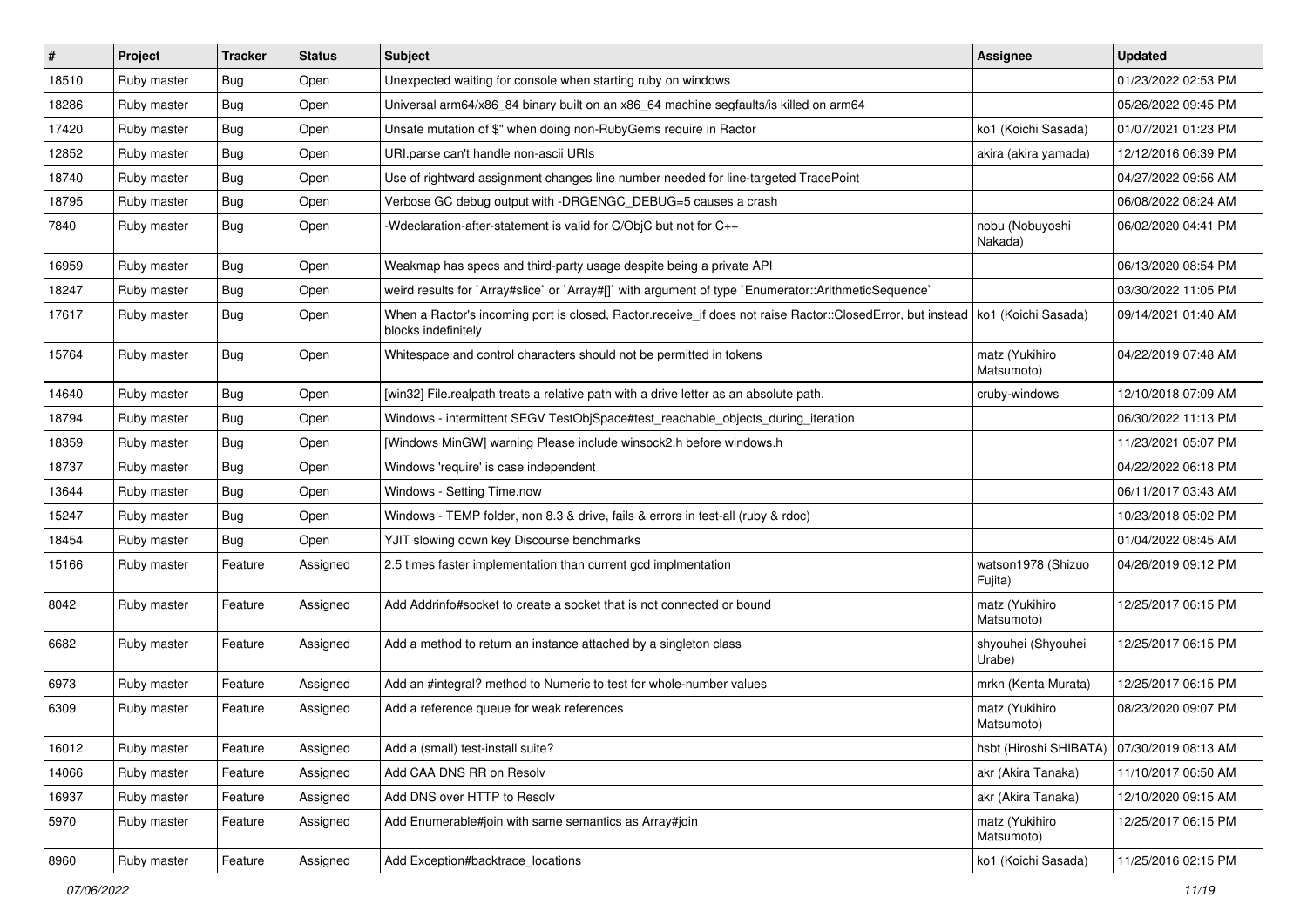| $\vert$ # | <b>Project</b> | <b>Tracker</b> | <b>Status</b> | <b>Subject</b>                                                                         | Assignee                          | <b>Updated</b>      |
|-----------|----------------|----------------|---------------|----------------------------------------------------------------------------------------|-----------------------------------|---------------------|
| 10481     | Ruby master    | Feature        | Assigned      | Add "if" and "unless" clauses to rescue statements                                     | matz (Yukihiro<br>Matsumoto)      | 01/18/2015 02:46 PM |
| 7362      | Ruby master    | Feature        | Assigned      | Adding Pathname#start with?                                                            | akr (Akira Tanaka)                | 12/25/2017 06:15 PM |
| 14476     | Ruby master    | Feature        | Assigned      | Adding same_all? for checking whether all items in an Array are same                   | mrkn (Kenta Murata)               | 08/28/2020 01:10 PM |
| 4818      | Ruby master    | Feature        | Assigned      | Add method marshalable?                                                                | matz (Yukihiro<br>Matsumoto)      | 12/25/2017 06:15 PM |
| 8576      | Ruby master    | Feature        | Assigned      | Add optimized method type for constant value methods                                   | ko1 (Koichi Sasada)               | 12/25/2017 06:15 PM |
| 6842      | Ruby master    | Feature        | Assigned      | Add Optional Arguments to String#strip                                                 | matz (Yukihiro<br>Matsumoto)      | 08/24/2016 05:50 AM |
| 5461      | Ruby master    | Feature        | Assigned      | Add pipelining to Net::HTTP                                                            | naruse (Yui NARUSE)               | 12/25/2017 06:15 PM |
| 5945      | Ruby master    | Feature        | Assigned      | Add the ability to mark a at exit as process-local.                                    | matz (Yukihiro<br>Matsumoto)      | 10/10/2018 08:29 AM |
| 8016      | Ruby master    | Feature        | Assigned      | Alias __FILE__ and __LINE__ as methods                                                 | matz (Yukihiro<br>Matsumoto)      | 12/25/2017 06:15 PM |
| 5582      | Ruby master    | Feature        | Assigned      | Allow clone of singleton methods on a BasicObject                                      | matz (Yukihiro<br>Matsumoto)      | 12/25/2017 06:15 PM |
| 6452      | Ruby master    | Feature        | Assigned      | Allow extend to override class methods                                                 | matz (Yukihiro<br>Matsumoto)      | 12/10/2020 08:53 AM |
| 13821     | Ruby master    | Feature        | Assigned      | Allow fibers to be resumed across threads                                              | ko1 (Koichi Sasada)               | 02/15/2019 10:09 AM |
| 7436      | Ruby master    | Feature        | Assigned      | Allow for a "granularity" flag for backtrace_locations                                 | matz (Yukihiro<br>Matsumoto)      | 12/25/2017 06:15 PM |
| 5617      | Ruby master    | Feature        | Assigned      | Allow install RubyGems into dediceted directory                                        | hsbt (Hiroshi SHIBATA)            | 05/16/2018 09:15 AM |
| 8678      | Ruby master    | Feature        | Assigned      | Allow invalid string to work with regexp                                               | matz (Yukihiro<br>Matsumoto)      | 01/05/2018 09:00 PM |
| 2631      | Ruby master    | Feature        | Assigned      | Allow IO#reopen to take a block                                                        | Glass saga (Masaki<br>Matsushita) | 05/24/2018 01:22 PM |
| 12281     | Ruby master    | Feature        | Assigned      | Allow lexically scoped use of refinements with `using {}` block syntax                 | shugo (Shugo Maeda)               | 06/13/2016 07:44 AM |
| 18408     | Ruby master    | Feature        | Assigned      | Allow pattern match to set instance variables                                          | ktsį (Kazuki Tsujimoto)           | 01/26/2022 07:07 PM |
| 5434      | Ruby master    | Feature        | Assigned      | Allow per-class whitelisting of methods safe to expose through DRb                     | seki (Masatoshi Seki)             | 12/25/2017 06:15 PM |
| 8959      | Ruby master    | Feature        | Assigned      | Allow top level prepend                                                                | nobu (Nobuyoshi<br>Nakada)        | 10/16/2013 03:22 AM |
| 7132      | Ruby master    | Feature        | Assigned      | Alternation between named / ordered method arguments and aliases for method arguments. | matz (Yukihiro<br>Matsumoto)      | 12/25/2017 06:15 PM |
| 16350     | Ruby master    | Feature        | Assigned      | ArithmeticSequence#member? can result in infinite loop                                 | mrkn (Kenta Murata)               | 05/29/2020 10:26 PM |
| 9023      | Ruby master    | Feature        | Assigned      | Array#tail                                                                             | matz (Yukihiro<br>Matsumoto)      | 12/23/2021 11:40 PM |
| 5133      | Ruby master    | Feature        | Assigned      | Array#unzip as an alias of Array#transpose                                             | mrkn (Kenta Murata)               | 12/25/2017 06:15 PM |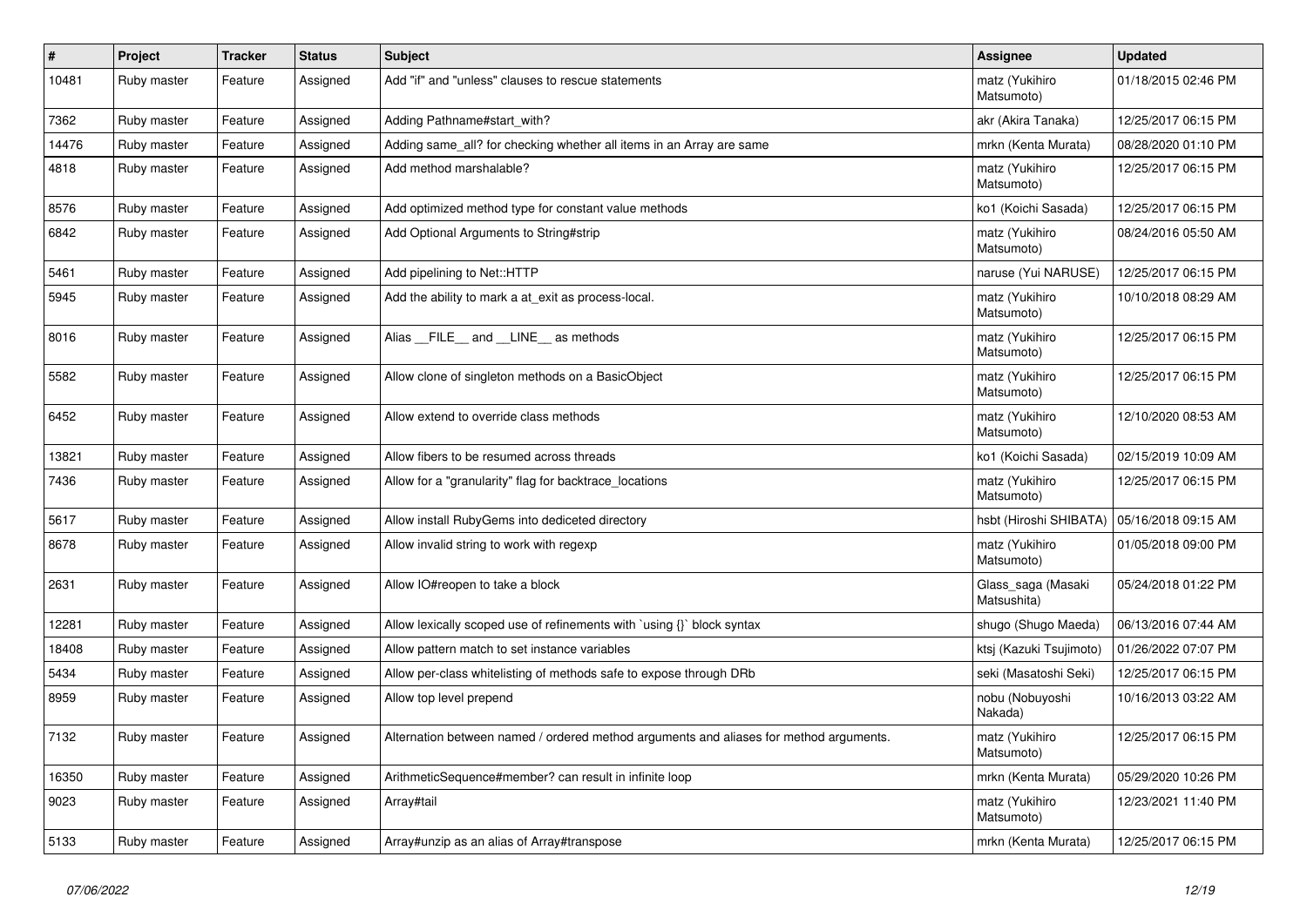| $\vert$ # | Project     | <b>Tracker</b> | <b>Status</b> | <b>Subject</b>                                                                          | Assignee                     | <b>Updated</b>      |
|-----------|-------------|----------------|---------------|-----------------------------------------------------------------------------------------|------------------------------|---------------------|
| 4539      | Ruby master | Feature        | Assigned      | Array#zip_with                                                                          | matz (Yukihiro<br>Matsumoto) | 11/28/2019 08:23 AM |
| 6857      | Ruby master | Feature        | Assigned      | bigdecimal/math BigMath.E/BigMath.exp R. P. Feynman inspired optimization               | mrkn (Kenta Murata)          | 12/25/2017 06:15 PM |
| 12813     | Ruby master | Feature        | Assigned      | Calling chunk_while, slice_after, slice_before, slice_when with no block                | matz (Yukihiro<br>Matsumoto) | 12/06/2016 12:58 PM |
| 13252     | Ruby master | Feature        | Assigned      | C API for creating strings without copying                                              | ko1 (Koichi Sasada)          | 04/17/2017 07:22 AM |
| 13534     | Ruby master | Feature        | Assigned      | Checking installation results of default gems                                           | hsbt (Hiroshi SHIBATA)       | 07/26/2018 02:16 AM |
| 8839      | Ruby master | Feature        | Assigned      | Class and module should return the class or module that was opened                      | matz (Yukihiro<br>Matsumoto) | 12/28/2015 08:36 AM |
| 6611      | Ruby master | Feature        | Assigned      | Comments requested on implementation of set_parse_func                                  | matz (Yukihiro<br>Matsumoto) | 12/25/2017 06:15 PM |
| 7087      | Ruby master | Feature        | Assigned      | :ConditionVariable#wait does not work with Monitor because Monitor#sleep does not exist | matz (Yukihiro<br>Matsumoto) | 12/25/2017 06:15 PM |
| 7086      | Ruby master | Feature        | Assigned      | Condition Variable#wait has meaningless return value                                    | kosaki (Motohiro<br>KOSAKI)  | 12/25/2017 06:15 PM |
| 6695      | Ruby master | Feature        | Assigned      | Configuration for Thread/Fiber creation                                                 | ko1 (Koichi Sasada)          | 12/25/2017 06:15 PM |
| 7314      | Ruby master | Feature        | Assigned      | Convert Proc to Lambda doesn't work in MRI                                              | matz (Yukihiro<br>Matsumoto) | 05/21/2016 09:15 AM |
| 8850      | Ruby master | Feature        | Assigned      | Convert Rational to decimal string                                                      | matz (Yukihiro<br>Matsumoto) | 12/25/2017 06:15 PM |
| 12848     | Ruby master | Feature        | Assigned      | Crazy idea: Allow regex definition for methods (Do not take it seriously please)        |                              | 10/18/2016 12:17 AM |
| 5129      | Ruby master | Feature        | Assigned      | Create a core class "FileArray" and make "ARGF" its instance                            | matz (Yukihiro<br>Matsumoto) | 01/23/2018 02:02 PM |
| 6590      | Ruby master | Feature        | Assigned      | Dealing with bigdecimal, etc gems in JRuby                                              | hsbt (Hiroshi SHIBATA)       | 05/15/2019 08:33 PM |
| 18773     | Ruby master | Feature        | Assigned      | deconstruct to receive a range                                                          | ktsj (Kazuki Tsujimoto)      | 07/04/2022 05:38 PM |
| 4514      | Ruby master | Feature        | Assigned      | #deep_clone and #deep_dup for Objects                                                   | matz (Yukihiro<br>Matsumoto) | 12/25/2017 06:14 PM |
| 7739      | Ruby master | Feature        | Assigned      | Define Hash#  as Hash#reverse_merge in Rails                                            | matz (Yukihiro<br>Matsumoto) | 12/25/2017 06:15 PM |
| 13577     | Ruby master | Feature        | Assigned      | Digest file accidentally receives File object but uses file path                        | nobu (Nobuyoshi<br>Nakada)   | 05/20/2017 06:50 PM |
| 2324      | Ruby master | Feature        | Assigned      | Dir instance methods for relative path                                                  | nobu (Nobuyoshi<br>Nakada)   | 12/25/2017 05:58 PM |
| 15047     | Ruby master | Feature        | Assigned      | Documentation and more functions for Hash functions in C API                            |                              | 03/20/2019 01:24 AM |
| 9235      | Ruby master | Feature        | Assigned      | Documentation for commercial support                                                    | zzak (Zachary Scott)         | 08/10/2019 02:55 PM |
| 12020     | Ruby master | Feature        | Assigned      | Documenting Ruby memory model                                                           | ko1 (Koichi Sasada)          | 12/23/2021 11:40 PM |
| 14412     | Ruby master | Feature        | Assigned      | DRb UNIX on local machine: add support for getpeereid()                                 | seki (Masatoshi Seki)        | 01/28/2018 12:51 PM |
| 15939     | Ruby master | Feature        | Assigned      | Dump symbols reference to their fstr in ObjectSpace.dump()                              | ko1 (Koichi Sasada)          | 08/08/2019 09:38 PM |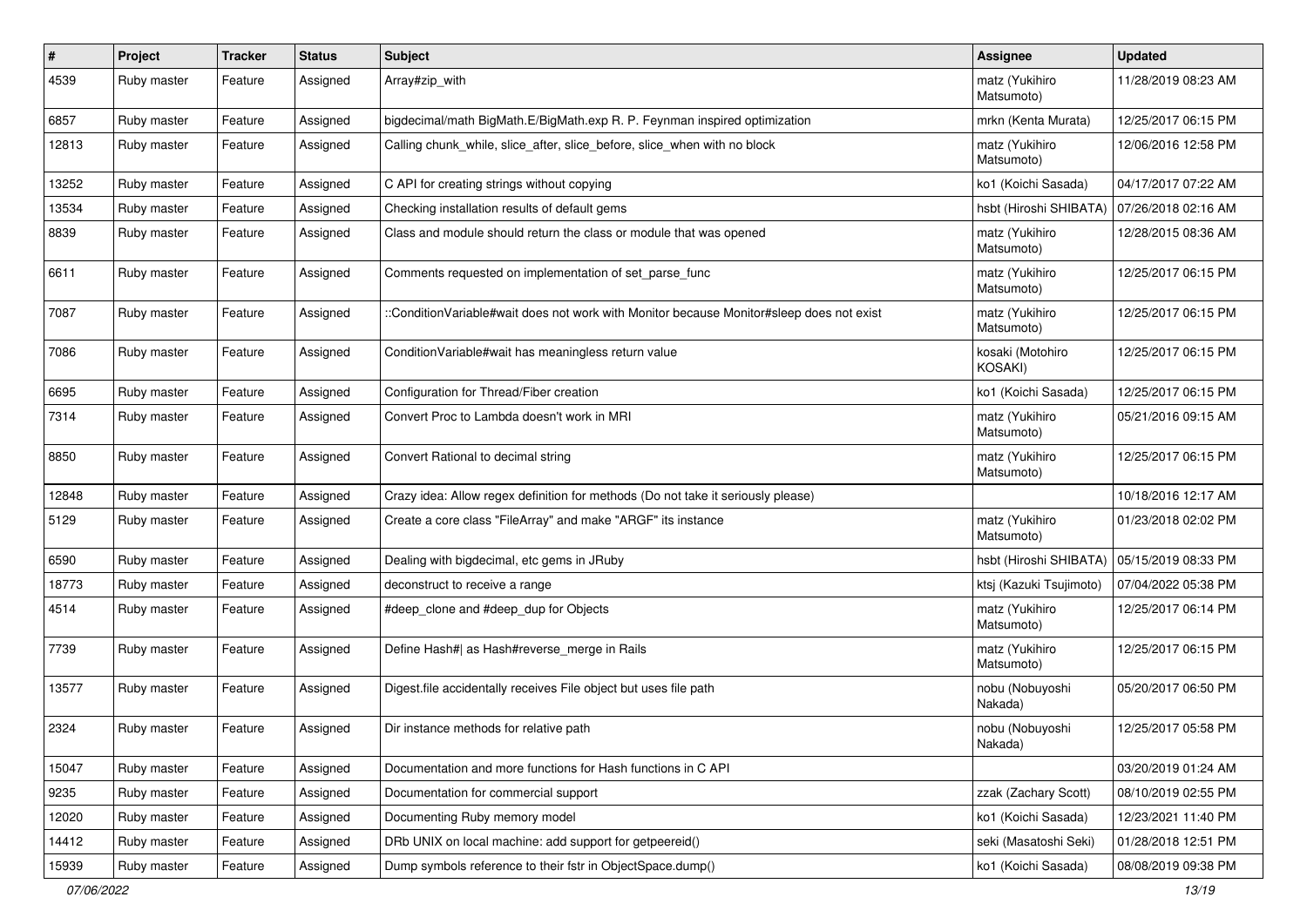| $\pmb{\#}$ | Project     | <b>Tracker</b> | <b>Status</b> | <b>Subject</b>                                                                             | Assignee                              | <b>Updated</b>      |
|------------|-------------|----------------|---------------|--------------------------------------------------------------------------------------------|---------------------------------------|---------------------|
| 3731       | Ruby master | Feature        | Assigned      | Easier Embedding API for Ruby                                                              | ko1 (Koichi Sasada)                   | 12/25/2017 06:14 PM |
| 6308       | Ruby master | Feature        | Assigned      | Eliminate delegation from WeakRef                                                          | matz (Yukihiro<br>Matsumoto)          | 12/23/2021 11:40 PM |
| 3608       | Ruby master | Feature        | Assigned      | Enhancing Pathname#each_child to be lazy                                                   | akr (Akira Tanaka)                    | 12/25/2017 06:14 PM |
| 7394       | Ruby master | Feature        | Assigned      | Enumerable#find ifnone parameter could be non-callable                                     | nobu (Nobuyoshi<br>Nakada)            | 02/10/2021 09:32 AM |
| 8083       | Ruby master | Feature        | Assigned      | Exit status is limited to one-byte values which is invalid for Windows                     | cruby-windows                         | 03/14/2013 08:26 PM |
| 12656      | Ruby master | Feature        | Assigned      | Expand short paths with File.expand_path                                                   | cruby-windows                         | 01/31/2018 02:31 PM |
| 12543      | Ruby master | Feature        | Assigned      | explicit tail call syntax: foo() then return                                               | matz (Yukihiro<br>Matsumoto)          | 04/18/2021 03:02 PM |
| 11955      | Ruby master | Feature        | Assigned      | Expose Object that Receives logs in Logger                                                 | sonots (Naotoshi Seo)                 | 11/09/2017 11:35 AM |
| 13604      | Ruby master | Feature        | Assigned      | Exposing alternative interface of readline                                                 | aycabta (aycabta .)                   | 01/20/2020 05:34 AM |
| 7121       | Ruby master | Feature        | Assigned      | Extending the use of `require'                                                             | matz (Yukihiro<br>Matsumoto)          | 12/25/2017 06:15 PM |
| 10038      | Ruby master | Feature        | Assigned      | Extend ObjectSpace.dump to expose buffer addresses for String and Array                    | tmm1 (Aman Karmani)                   | 01/05/2018 09:01 PM |
| 17294      | Ruby master | Feature        | Assigned      | Feature: Allow method chaining with Pathname#mkpath Pathname#rmtree                        | akr (Akira Tanaka)                    | 08/30/2021 06:52 AM |
| 17295      | Ruby master | Feature        | Assigned      | Feature: Create a directory and file with Pathname#touch                                   | akr (Akira Tanaka)                    | 09/28/2021 01:20 AM |
| 17297      | Ruby master | Feature        | Assigned      | Feature: Introduce Pathname.mktmpdir                                                       | akr (Akira Tanaka)                    | 08/30/2021 06:51 AM |
| 6376       | Ruby master | Feature        | Assigned      | Feature lookup and checking if feature is loaded                                           | matz (Yukihiro<br>Matsumoto)          | 12/25/2017 06:15 PM |
| 17296      | Ruby master | Feature        | Assigned      | Feature: Pathname#chmod use FileUtils.chmod instead of File                                | akr (Akira Tanaka)                    | 08/30/2021 06:51 AM |
| 7518       | Ruby master | Feature        | Assigned      | Fiddle::Pointer#to str and Fiddle::Pointer#to int should be removed                        | tenderlovemaking<br>(Aaron Patterson) | 08/15/2013 04:56 AM |
| 6811       | Ruby master | Feature        | Assigned      | File, Dir and FileUtils should have bang-versions of singleton methods that fails silently | matz (Yukihiro<br>Matsumoto)          | 12/25/2017 06:15 PM |
| 6671       | Ruby master | Feature        | Assigned      | File.split all and File.split root                                                         | matz (Yukihiro<br>Matsumoto)          | 12/25/2017 06:15 PM |
| 6337       | Ruby master | Feature        | Assigned      | FileUtils#sync                                                                             | matz (Yukihiro<br>Matsumoto)          | 12/25/2017 06:15 PM |
| 8295       | Ruby master | Feature        | Assigned      | Float I Rational 0000000000000 BigDecimal 0000000                                          | mrkn (Kenta Murata)                   | 12/25/2017 06:15 PM |
| 18450      | Ruby master | Feature        | Assigned      | Force break in prettyprint                                                                 | akr (Akira Tanaka)                    | 12/29/2021 02:02 PM |
| 8948       | Ruby master | Feature        | Assigned      | Frozen regex                                                                               | matz (Yukihiro<br>Matsumoto)          | 12/20/2020 07:15 PM |
| 13388      | Ruby master | Feature        | Assigned      | gc.c: Add GC.get parameters and set parameters                                             | ko1 (Koichi Sasada)                   | 03/30/2017 10:52 AM |
| 13847      | Ruby master | Feature        | Assigned      | Gem activated problem for default gems                                                     |                                       | 12/10/2020 08:53 AM |
| 12497      | Ruby master | Feature        | Assigned      | GMP version of divmod may be slower                                                        | akr (Akira Tanaka)                    | 08/10/2016 03:11 AM |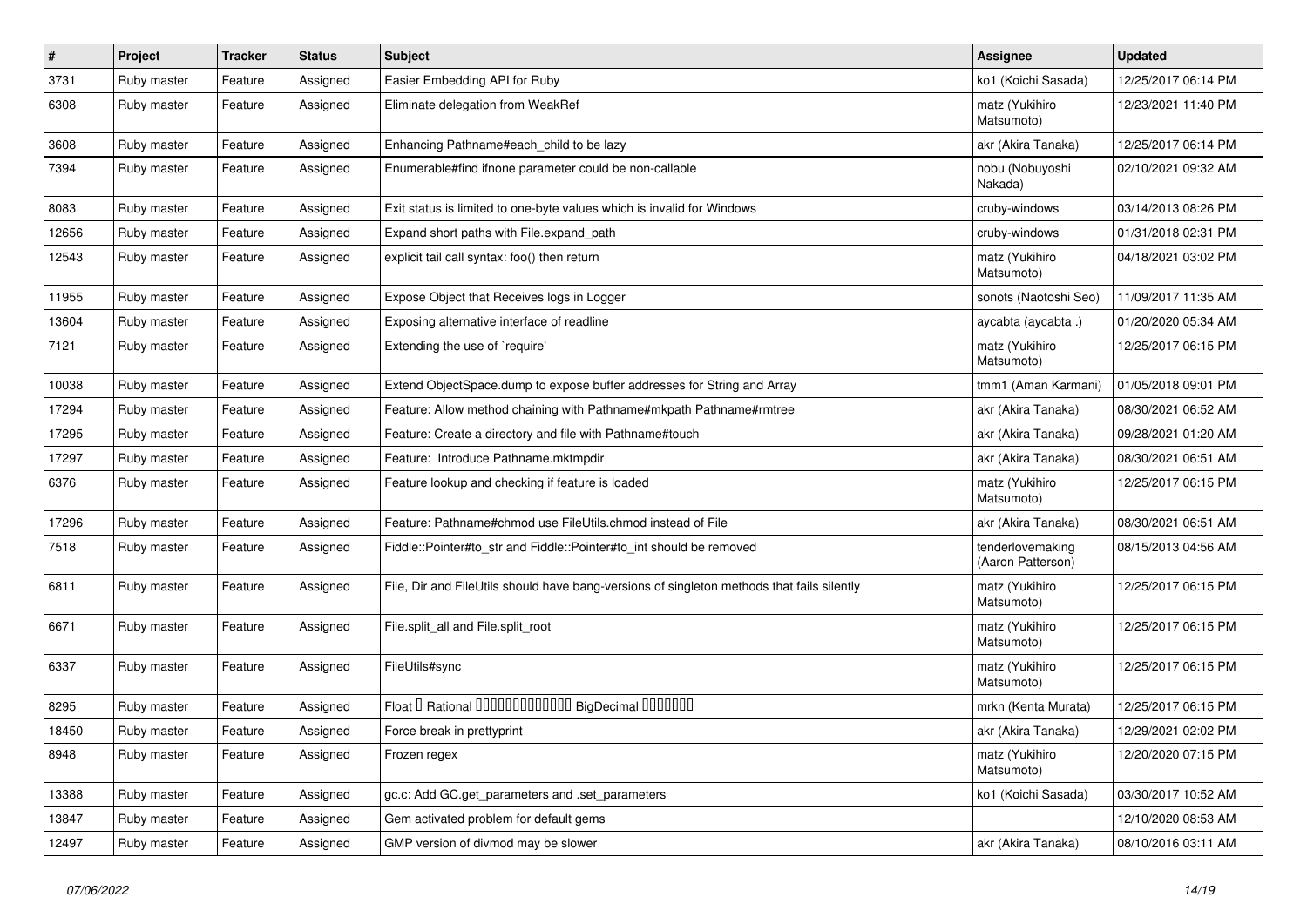| $\vert$ # | Project     | <b>Tracker</b> | <b>Status</b> | <b>Subject</b>                                                         | Assignee                          | <b>Updated</b>      |
|-----------|-------------|----------------|---------------|------------------------------------------------------------------------|-----------------------------------|---------------------|
| 7532      | Ruby master | Feature        | Assigned      | Hardcoded compiler location                                            | nobu (Nobuyoshi<br>Nakada)        | 12/25/2017 06:15 PM |
| 6277      | Ruby master | Feature        | Assigned      | Hash#convert_key                                                       | matz (Yukihiro<br>Matsumoto)      | 12/25/2017 06:15 PM |
| 13508     | Ruby master | Feature        | Assigned      | How remove/refactor code related mathn library.                        | hsbt (Hiroshi SHIBATA)            | 12/25/2017 06:15 PM |
| 5064      | Ruby master | Feature        | Assigned      | HTTP user-agent class                                                  | matz (Yukihiro<br>Matsumoto)      | 12/25/2017 06:15 PM |
| 8536      | Ruby master | Feature        | Assigned      | Implement is numeric? family of methods                                | matz (Yukihiro<br>Matsumoto)      | 12/25/2017 06:15 PM |
| 7148      | Ruby master | Feature        | Assigned      | Improved Tempfile w/o DelegateClass                                    | Glass saga (Masaki<br>Matsushita) | 03/27/2019 09:51 AM |
| 17111     | Ruby master | Feature        | Assigned      | Improve performance of Net::HTTPHeader#set form by 40%                 | naruse (Yui NARUSE)               | 08/10/2020 05:36 AM |
| 13516     | Ruby master | Feature        | Assigned      | Improve the text of the circular require warning                       | nobu (Nobuyoshi<br>Nakada)        | 08/31/2017 05:49 AM |
| 15628     | Ruby master | Feature        | Assigned      | init_inetsock_internal should fallback to IPv4 if IPv6 is unreachable  | Glass_saga (Masaki<br>Matsushita) | 09/25/2020 05:42 AM |
| 7644      | Ruby master | Feature        | Assigned      | In refinements, change "using" keyword to a less generic word.         | matz (Yukihiro<br>Matsumoto)      | 12/10/2020 08:49 AM |
| 4831      | Ruby master | Feature        | Assigned      | Integer#prime_factors                                                  | yugui (Yuki Sonoda)               | 01/23/2018 08:09 AM |
| 5310      | Ruby master | Feature        | Assigned      | Integral objects                                                       | mrkn (Kenta Murata)               | 12/25/2017 06:15 PM |
| 6594      | Ruby master | Feature        | Assigned      | <b>Integrated Functor</b>                                              | matz (Yukihiro<br>Matsumoto)      | 12/10/2020 08:53 AM |
| 5654      | Ruby master | Feature        | Assigned      | Introduce global lock to avoid concurrent require                      | nahi (Hiroshi<br>Nakamura)        | 12/25/2017 06:15 PM |
| 13610     | Ruby master | Feature        | Assigned      | IPAddr doesn't provide helpful methods to get the subnet or IP address | knu (Akinori MUSHA)               | 10/20/2017 01:13 AM |
| 8047      | Ruby master | Feature        | Assigned      | IPAddr makes host address with netmask                                 | knu (Akinori MUSHA)               | 01/05/2018 09:00 PM |
| 11527     | Ruby master | Feature        | Assigned      | IPAddr#mask addr isn't a method                                        | knu (Akinori MUSHA)               | 11/07/2018 04:12 PM |
| 18459     | Ruby master | Feature        | Assigned      | IRB autocomplete dropdown colour options                               | aycabta (aycabta.)                | 01/05/2022 02:15 AM |
| 15371     | Ruby master | Feature        | Assigned      | <b>IRB with ARGV</b>                                                   | aycabta (aycabta .)               | 02/14/2020 11:35 AM |
| 5456      | Ruby master | Feature        | Assigned      | kernel#syscall() should be removed.                                    | matz (Yukihiro<br>Matsumoto)      | 12/10/2020 08:46 AM |
| 17593     | Ruby master | Feature        | Assigned      | load_iseq_eval should override the ISeq path                           | ko1 (Koichi Sasada)               | 02/16/2021 08:27 AM |
| 6413      | Ruby master | Feature        | Assigned      | Make Dir.entries default to Dir.entries(Dir.pwd)                       | matz (Yukihiro<br>Matsumoto)      | 12/25/2017 06:15 PM |
| 15878     | Ruby master | Feature        | Assigned      | Make exit faster by not running GC                                     | ko1 (Koichi Sasada)               | 07/29/2019 07:48 AM |
| 7503      | Ruby master | Feature        | Assigned      | make timeout.rb async-interrupt safe by default                        | matz (Yukihiro<br>Matsumoto)      | 12/25/2017 06:15 PM |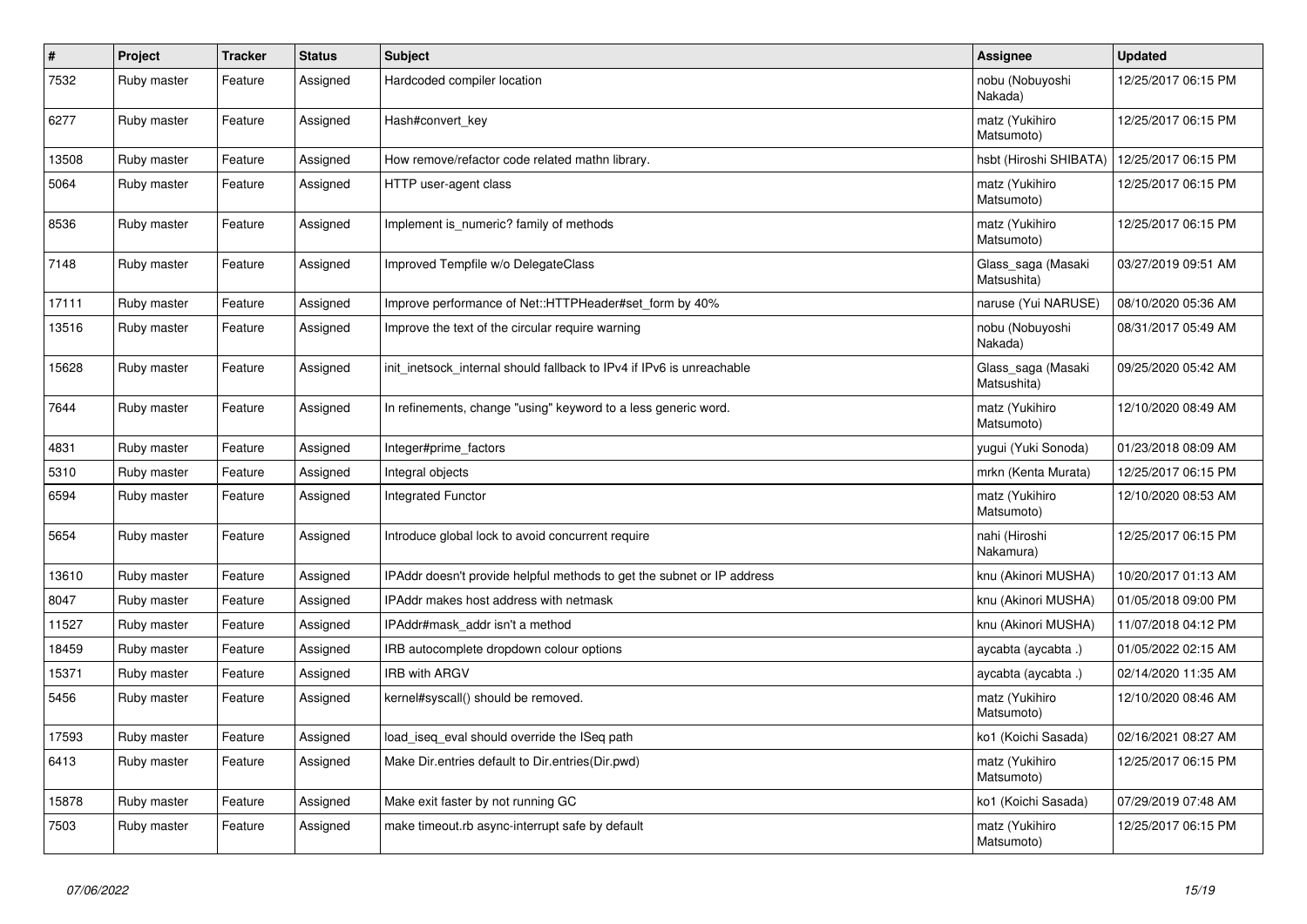| #     | Project     | <b>Tracker</b> | <b>Status</b> | Subject                                                                                                           | Assignee                      | <b>Updated</b>      |
|-------|-------------|----------------|---------------|-------------------------------------------------------------------------------------------------------------------|-------------------------------|---------------------|
| 9768  | Ruby master | Feature        | Assigned      | Method that is visible only within a certain module/class                                                         | matz (Yukihiro<br>Matsumoto)  | 04/25/2014 06:43 AM |
| 4924  | Ruby master | Feature        | Assigned      | mkmf have header fails with C++ headers                                                                           | nobu (Nobuyoshi<br>Nakada)    | 12/25/2017 06:15 PM |
| 6810  | Ruby master | Feature        | Assigned      | module A::B; end` is not equivalent to `module A; module B; end; end` with respect to constant lookup`<br>(scope) | matz (Yukihiro<br>Matsumoto)  | 12/10/2020 09:22 AM |
| 10129 | Ruby master | Feature        | Assigned      | More descriptive error message for failed net/http requests                                                       | akr (Akira Tanaka)            | 01/05/2018 09:01 PM |
| 5445  | Ruby master | Feature        | Assigned      | Need RUBYOPT - r before ARGV - r                                                                                  | matz (Yukihiro<br>Matsumoto)  | 12/25/2017 06:15 PM |
| 9020  | Ruby master | Feature        | Assigned      | Net::HTTPResponse predicate/query methods                                                                         | naruse (Yui NARUSE)           | 12/25/2017 06:15 PM |
| 5764  | Ruby master | Feature        | Assigned      | Net::HTTP should assume HTTP/0.9 on unexpected responses                                                          | naruse (Yui NARUSE)           | 07/15/2019 05:06 PM |
| 4247  | Ruby master | Feature        | Assigned      | New features for Array#sample, Array#choice                                                                       | mame (Yusuke Endoh)           | 12/25/2017 06:14 PM |
| 6596  | Ruby master | Feature        | Assigned      | New method `Array#indexes`                                                                                        | matz (Yukihiro<br>Matsumoto)  | 07/29/2020 01:41 AM |
| 5389  | Ruby master | Feature        | Assigned      | New method Enumerator#iterate                                                                                     | matz (Yukihiro<br>Matsumoto)  | 12/25/2017 06:15 PM |
| 5749  | Ruby master | Feature        | Assigned      | new method String#match_all needed                                                                                | matz (Yukihiro<br>Matsumoto)  | 12/25/2017 06:15 PM |
| 6293  | Ruby master | Feature        | Assigned      | new queue / blocking queues                                                                                       | matz (Yukihiro<br>Matsumoto)  | 12/25/2017 06:15 PM |
| 7321  | Ruby master | Feature        | Assigned      | Newton.#nsolve 00 2 0000000000                                                                                    | mrkn (Kenta Murata)           | 12/25/2017 06:15 PM |
| 4521  | Ruby master | Feature        | Assigned      | NoMethodError#message may take very long to execute                                                               | matz (Yukihiro<br>Matsumoto)  | 12/25/2017 06:14 PM |
| 8126  | Ruby master | Feature        | Assigned      | OpenSSL::SSL::SSLSocket does not define #recv and #send messages                                                  | rhenium (Kazuki<br>Yamaguchi) | 08/08/2019 11:05 PM |
| 11322 | Ruby master | Feature        | Assigned      | OpenUri: RuntimeError: HTTP redirection loop                                                                      | akr (Akira Tanaka)            | 11/13/2020 03:52 AM |
| 17291 | Ruby master | Feature        | Assigned      | Optimize send call                                                                                                | matz (Yukihiro<br>Matsumoto)  | 01/12/2021 05:47 AM |
| 11816 | Ruby master | Feature        | Assigned      | Partial safe navigation operator                                                                                  | matz (Yukihiro<br>Matsumoto)  | 04/14/2020 08:02 AM |
| 10782 | Ruby master | Feature        | Assigned      | Patch: Add constants for BigDecimal for ZERO, ONE, TEN                                                            | mrkn (Kenta Murata)           | 05/21/2015 08:13 AM |
| 4464  | Ruby master | Feature        | Assigned      | [PATCH] add Fcntl::Flock object for easier use of POSIX file locks                                                | kosaki (Motohiro<br>KOSAKI)   | 12/25/2017 06:14 PM |
| 14901 | Ruby master | Feature        | Assigned      | [PATCH] do not block SIGCHLD in normal Ruby Threads                                                               | normalperson (Eric<br>Wong)   | 07/19/2021 05:23 AM |
| 13221 | Ruby master | Feature        | Assigned      | [PATCH] gems/bundled_gems: add "curses" RubyGem                                                                   | naruse (Yui NARUSE)           | 09/25/2017 06:32 PM |
| 13721 | Ruby master | Feature        | Assigned      | [PATCH] net/imap: dedupe attr keys in Net::IMAP::FetchData                                                        | normalperson (Eric<br>Wong)   | 07/27/2017 09:51 AM |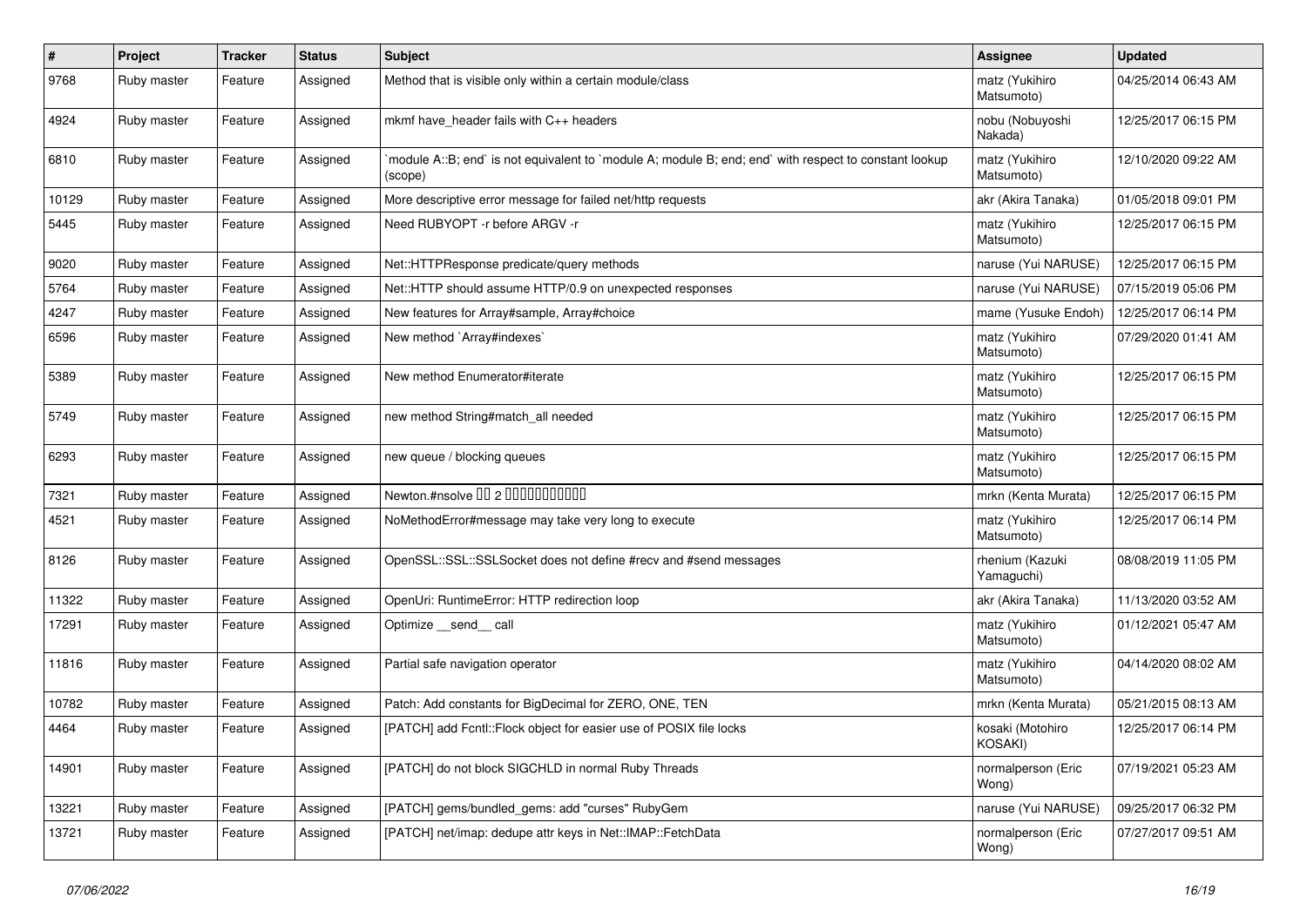| $\sharp$ | Project     | <b>Tracker</b> | <b>Status</b> | Subject                                                                            | Assignee                              | <b>Updated</b>      |
|----------|-------------|----------------|---------------|------------------------------------------------------------------------------------|---------------------------------------|---------------------|
| 8460     | Ruby master | Feature        | Assigned      | PATCH: optparse: add keep_unknown option                                           | nobu (Nobuyoshi<br>Nakada)            | 05/27/2021 10:07 PM |
| 10459    | Ruby master | Feature        | Assigned      | [PATCH] rfc3339 method for Time                                                    | akr (Akira Tanaka)                    | 05/21/2015 08:14 AM |
| 2294     | Ruby master | Feature        | Assigned      | [PATCH] ruby_bind_stack() to embed Ruby in coroutine                               | ko1 (Koichi Sasada)                   | 01/05/2018 09:00 PM |
| 15239    | Ruby master | Feature        | Assigned      | [patch] test-spec win32ole                                                         | suke (Masaki Suketa)                  | 12/29/2019 01:04 PM |
| 7412     | Ruby master | Feature        | Assigned      | Pathname#relative_path_from does not support mixed directory separators on windows | akr (Akira Tanaka)                    | 01/05/2018 09:00 PM |
| 12354    | Ruby master | Feature        | Assigned      | PKey::EC Can't output public key pem when private key exists                       | rhenium (Kazuki<br>Yamaguchi)         | 07/24/2019 10:57 PM |
| 5007     | Ruby master | Feature        | Assigned      | Proc#call_under: Unifying instance_eval and instance_exec                          | matz (Yukihiro<br>Matsumoto)          | 04/19/2018 07:57 AM |
| 6012     | Ruby master | Feature        | Assigned      | Proc#source location also return the column                                        | nobu (Nobuyoshi<br>Nakada)            | 02/12/2019 07:49 AM |
| 16461    | Ruby master | Feature        | Assigned      | Proc#using                                                                         | matz (Yukihiro<br>Matsumoto)          | 12/10/2020 09:10 AM |
| 8271     | Ruby master | Feature        | Assigned      | Proposal for moving to a more visible, formal process for feature requests         | matz (Yukihiro<br>Matsumoto)          | 12/23/2021 11:40 PM |
| 6648     | Ruby master | Feature        | Assigned      | Provide a standard API for retrieving all command-line flags passed to Ruby        | matz (Yukihiro<br>Matsumoto)          | 12/25/2017 06:15 PM |
| 4824     | Ruby master | Feature        | Assigned      | Provide method Kernel#executed?                                                    | matz (Yukihiro<br>Matsumoto)          | 03/05/2018 04:57 AM |
| 8164     | Ruby master | Feature        | Assigned      | Public/Private                                                                     | matz (Yukihiro<br>Matsumoto)          | 12/10/2020 08:50 AM |
| 14397    | Ruby master | Feature        | Assigned      | public, protected and private should return their arguments instead of self        | matz (Yukihiro<br>Matsumoto)          | 12/10/2018 07:08 AM |
| 10637    | Ruby master | Feature        | Assigned      | Puppet orchestration on vagrant fails with Error: Non-HTTP proxy URI               | akr (Akira Tanaka)                    | 09/23/2020 10:23 PM |
| 5781     | Ruby master | Feature        | Assigned      | Query attributes (attribute methods ending in `?` mark)                            | matz (Yukihiro<br>Matsumoto)          | 01/10/2020 06:34 AM |
| 6317     | Ruby master | Feature        | Assigned      |                                                                                    | matz (Yukihiro<br>Matsumoto)          | 12/25/2017 06:15 PM |
| 7580     | Ruby master | Feature        | Assigned      | Range translation                                                                  | matz (Yukihiro<br>Matsumoto)          | 06/11/2018 09:51 AM |
| 6769     | Ruby master | Feature        | Assigned      | rbinstall.rb: install both src and batch files separetely                          | nobu (Nobuyoshi<br>Nakada)            | 10/30/2015 12:38 PM |
| 6047     | Ruby master | Feature        | Assigned      | read_all: Grow buffer exponentially in generic case                                |                                       | 09/13/2015 03:19 AM |
| 7488     | Ruby master | Feature        | Assigned      | Receiving object_id in object creation probes                                      | tenderlovemaking<br>(Aaron Patterson) | 12/25/2017 06:15 PM |
| 1644     | Ruby master | Feature        | Assigned      | recv on inherited socket wrapped in TCPSocket does not read data, on Windows       | cruby-windows                         | 12/10/2020 08:45 AM |
| 13129    | Ruby master | Feature        | Assigned      | Refinements cannot refine method_missing and respond_to_missing?                   | matz (Yukihiro<br>Matsumoto)          | 07/03/2021 10:45 PM |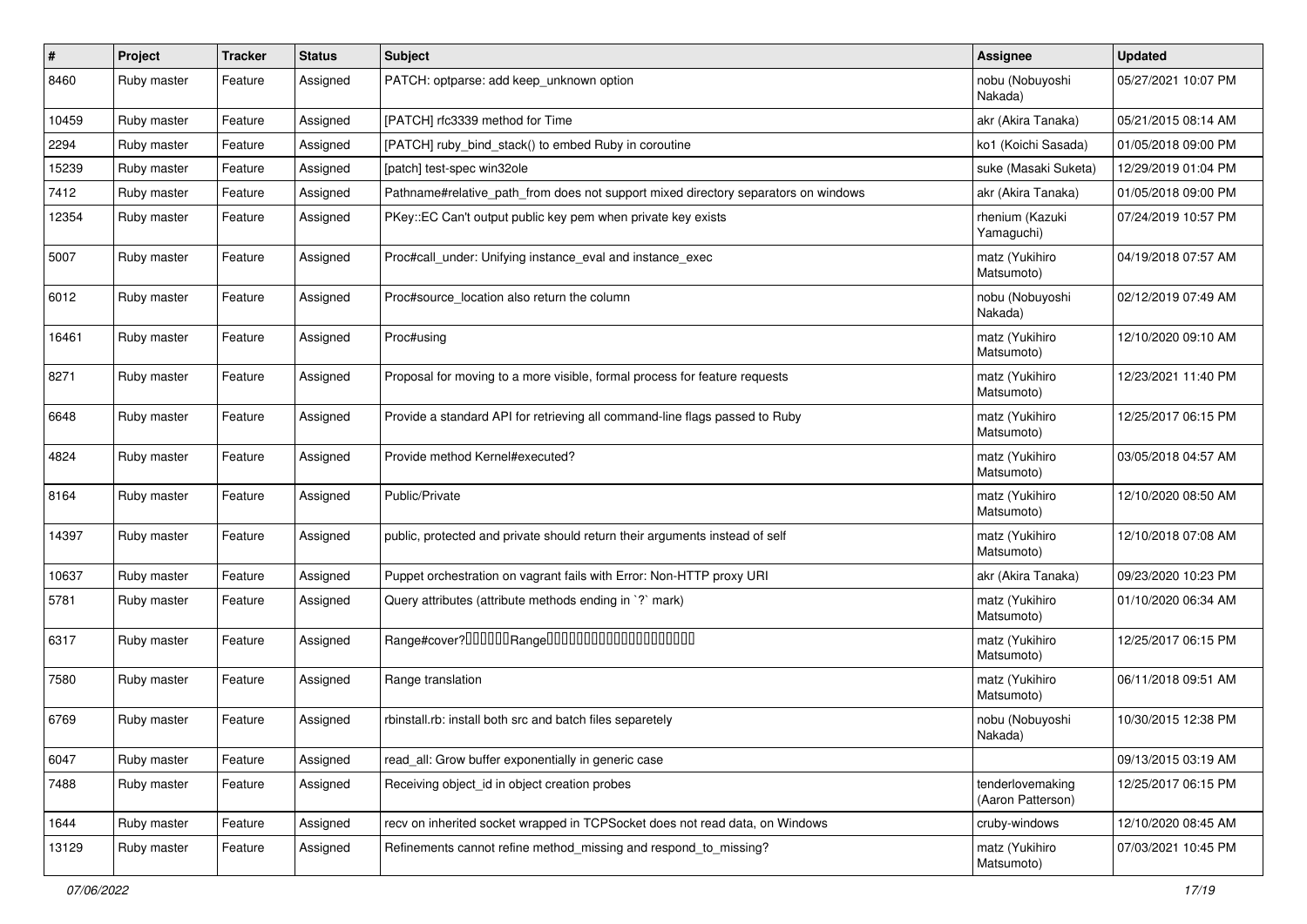| $\sharp$ | Project     | <b>Tracker</b> | <b>Status</b> | <b>Subject</b>                                                                                                          | Assignee                                     | <b>Updated</b>      |
|----------|-------------|----------------|---------------|-------------------------------------------------------------------------------------------------------------------------|----------------------------------------------|---------------------|
| 18571    | Ruby master | Feature        | Assigned      | Removed the bundled sources from release package after Ruby 3.2                                                         | hsbt (Hiroshi SHIBATA)                       | 03/28/2022 06:23 AM |
| 16963    | Ruby master | Feature        | Assigned      | Remove English.rb from Ruby 2.8/3.0                                                                                     | hsbt (Hiroshi SHIBATA)   06/19/2020 09:48 AM |                     |
| 6354     | Ruby master | Feature        | Assigned      | Remove escape (break/return/redo/next support) from class/module scope                                                  | matz (Yukihiro<br>Matsumoto)                 | 12/25/2017 06:15 PM |
| 6265     | Ruby master | Feature        | Assigned      | Remove 'useless' 'concatenation' syntax                                                                                 | naruse (Yui NARUSE)                          | 08/10/2016 02:36 AM |
| 6445     | Ruby master | Feature        | Assigned      | request for default length/position on string index                                                                     | matz (Yukihiro<br>Matsumoto)                 | 12/25/2017 06:15 PM |
| 5643     | Ruby master | Feature        | Assigned      | require/load options and binding option                                                                                 | matz (Yukihiro<br>Matsumoto)                 | 12/25/2017 06:15 PM |
| 14922    | Ruby master | Feature        | Assigned      | Resolv getaddresses ignores AAAA records for IPv6                                                                       | akr (Akira Tanaka)                           | 11/13/2020 04:01 AM |
| 5741     | Ruby master | Feature        | Assigned      | Secure Erasure of Passwords                                                                                             | matz (Yukihiro<br>Matsumoto)                 | 12/25/2017 06:15 PM |
| 17339    | Ruby master | Feature        | Assigned      | Semantic grouping with BigDecimal#to_s                                                                                  | mrkn (Kenta Murata)                          | 12/20/2021 12:39 PM |
| 6841     | Ruby master | Feature        | Assigned      | Shorthand for Assigning Return Value of Method to Self                                                                  | matz (Yukihiro<br>Matsumoto)                 | 12/10/2020 08:53 AM |
| 12676    | Ruby master | Feature        | Assigned      | Significant performance increase, and code conciseness, for prime division method in prime.rb                           | marcandre<br>(Marc-Andre Lafortune)          | 11/18/2016 03:46 PM |
| 12639    | Ruby master | Feature        | Assigned      | Speed up require in RubyGems by 5x                                                                                      | hsbt (Hiroshi SHIBATA)                       | 07/26/2018 02:12 AM |
| 15281    | Ruby master | Feature        | Assigned      | Speed up Set#intersect with size check.                                                                                 | knu (Akinori MUSHA)                          | 08/11/2020 02:43 AM |
| 14737    | Ruby master | Feature        | Assigned      | Split default gems into separate directory structure                                                                    | hsbt (Hiroshi SHIBATA)                       | 09/02/2020 06:00 PM |
| 6133     | Ruby master | Feature        | Assigned      | SSLSocketlshutdownlllllll                                                                                               |                                              | 09/13/2015 03:22 AM |
| 11028    | Ruby master | Feature        | Assigned      | standalone running single file ( zipped archives of ruby code) running **without installation** using "gem<br>install " | matz (Yukihiro<br>Matsumoto)                 | 04/04/2015 01:44 AM |
| 6802     | Ruby master | Feature        | Assigned      | String#scan should have equivalent yielding MatchData                                                                   | matz (Yukihiro<br>Matsumoto)                 | 12/25/2017 06:15 PM |
| 5558     | Ruby master | Feature        | Assigned      | String#% strange arity errors                                                                                           | matz (Yukihiro<br>Matsumoto)                 | 12/25/2017 06:15 PM |
| 7349     | Ruby master | Feature        | Assigned      | Struct#inspect needs more meaningful output                                                                             | matz (Yukihiro<br>Matsumoto)                 | 12/25/2017 06:15 PM |
| 17638    | Ruby master | Feature        | Assigned      | Support backtracing with the libbacktrace library                                                                       | naruse (Yui NARUSE)                          | 03/05/2021 03:40 PM |
| 8263     | Ruby master | Feature        | Assigned      | Support discovering yield state of individual Fibers                                                                    | ko1 (Koichi Sasada)                          | 12/23/2021 11:40 PM |
| 9830     | Ruby master | Feature        | Assigned      | Support for GOST private/public keys                                                                                    |                                              | 09/13/2015 03:10 AM |
| 5825     | Ruby master | Feature        | Assigned      | Sweet instance var assignment in the object initializer                                                                 | matz (Yukihiro<br>Matsumoto)                 | 12/10/2020 08:53 AM |
| 3953     | Ruby master | Feature        | Assigned      | TCPSocket / UDPSocket do not accept IPAddr objects.                                                                     | knu (Akinori MUSHA)                          | 12/25/2017 06:14 PM |
| 4592     | Ruby master | Feature        | Assigned      | Tempfile0000000                                                                                                         | matz (Yukihiro<br>Matsumoto)                 | 12/25/2017 06:14 PM |